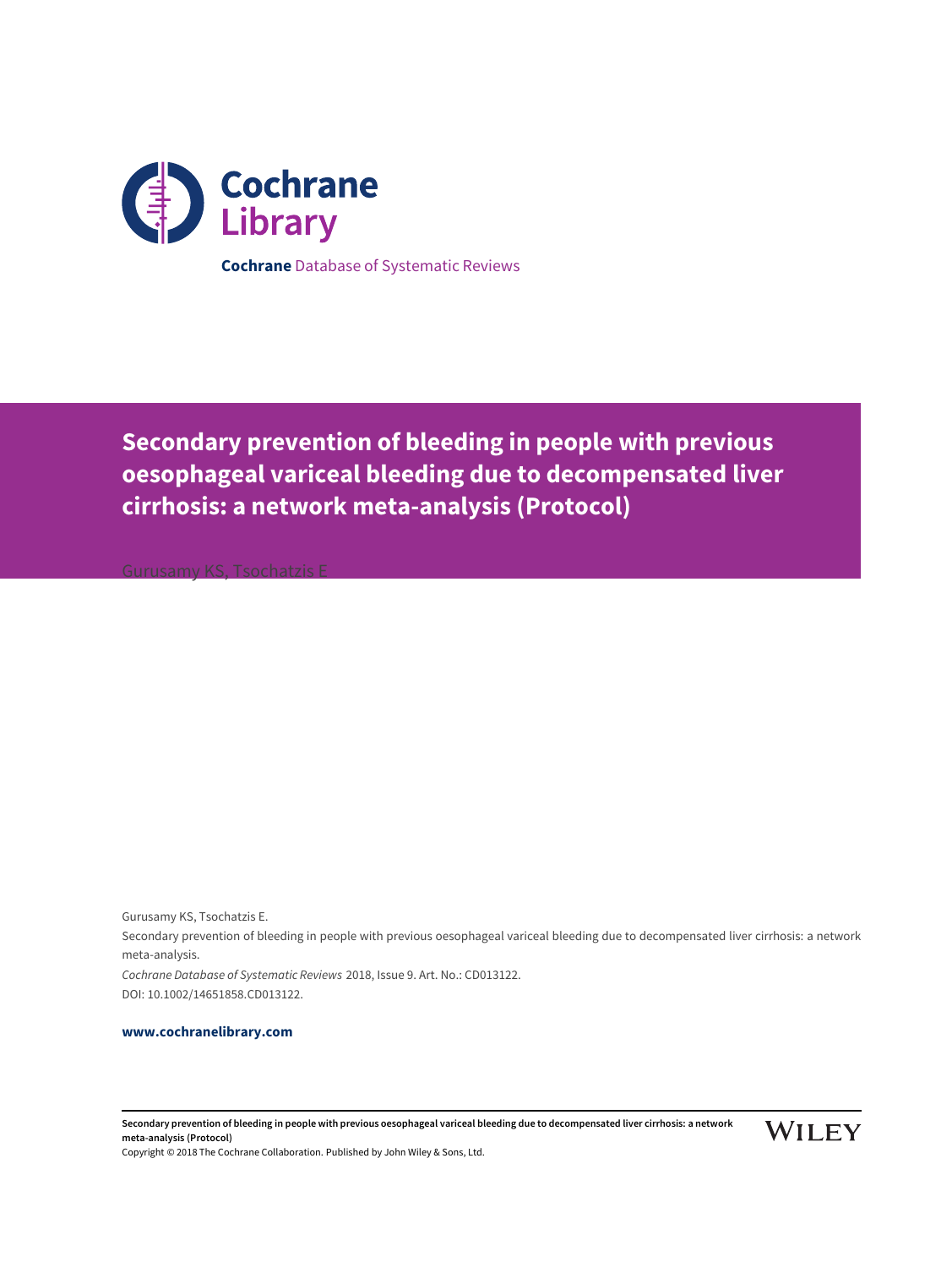# **TABLE OF CONTENTS**

|                                                     | $\overline{1}$          |
|-----------------------------------------------------|-------------------------|
|                                                     | $\overline{3}$          |
|                                                     | $\overline{\mathbf{3}}$ |
|                                                     | $\Omega$                |
|                                                     | 10                      |
|                                                     | 14                      |
| CONTRIBUTIONS OF AUTHORS (CONTRIBUTIONS OF AUTHORS) | 16                      |
|                                                     | 16                      |
|                                                     | 16                      |
|                                                     | 16                      |

**Secondary prevention of bleeding in people with previous oesophageal variceal bleeding due to decompensated liver cirrhosis: a network i meta-analysis (Protocol)**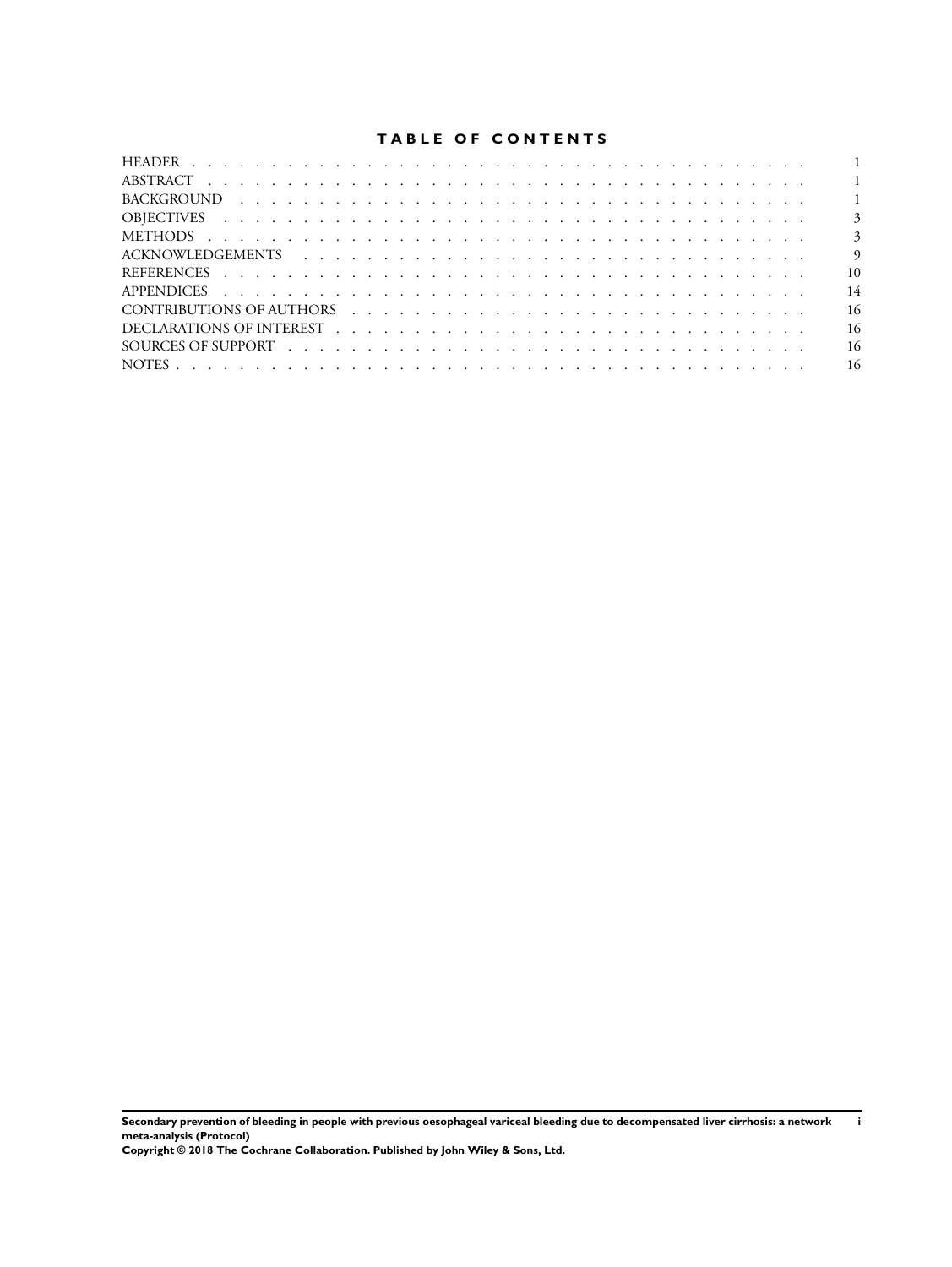<span id="page-2-0"></span>**[Intervention Protocol]**

# **Secondary prevention of bleeding in people with previous oesophageal variceal bleeding due to decompensated liver cirrhosis: a network meta-analysis**

Kurinchi Selvan Gurusamy $^1$ , Emmanuel Tsochatzis $^2$ 

<sup>1</sup>Department of Surgery, Royal Free Campus, UCL Medical School, London, UK. <sup>2</sup>Sheila Sherlock Liver Centre, Royal Free Hospital and the UCL Institute of Liver and Digestive Health, London, UK

Contact address: Kurinchi Selvan Gurusamy, Department of Surgery, Royal Free Campus, UCL Medical School, Royal Free Hospital, Rowland Hill Street, London, NW3 2PF, UK. [k.gurusamy@ucl.ac.uk.](mailto:k.gurusamy@ucl.ac.uk)

**Editorial group:** Cochrane Hepato-Biliary Group. **Publication status and date:** New, published in Issue 9, 2018.

**Citation:** Gurusamy KS, Tsochatzis E. Secondary prevention of bleeding in people with previous oesophageal variceal bleeding due to decompensated liver cirrhosis: a network meta-analysis. *Cochrane Database of Systematic Reviews* 2018, Issue 9. Art. No.: CD013122. DOI: 10.1002/14651858.CD013122.

Copyright © 2018 The Cochrane Collaboration. Published by John Wiley & Sons, Ltd.

# **A B S T R A C T**

This is a protocol for a Cochrane Review (Intervention). The objectives are as follows:

To compare the benefits and harms of different treatments for the prevention of rebleeding in people with a history of oesophageal varices due to decompensated liver cirrhosis.

# **B A C K G R O U N D**

# **Description of the condition**

# **Liver cirrhosis**

The liver is a complex organ with multiple functions including carbohydrate metabolism, fat metabolism, protein metabolism, drug metabolism, synthetic functions, storage functions, digestive functions, excretory functions, and immunological functions [\(Read 1972\)](#page-11-0). Liver cirrhosis is a liver disease in which the normal microcirculation, the gross vascular anatomy, and the hepatic architecture have been variably destroyed and altered with fibrous septa surrounding regenerated or regenerating parenchymal nodules [\(Tsochatzis 2014;](#page-11-0) [NCBI 2018a\)](#page-11-0). The major causes of liver cirrhosis include excessive alcohol consumption, viral hepatitis, non-alcohol related fatty liver disease, autoimmune liver disease, and metabolic liver disease ([Williams 2014](#page-11-0); [Ratib 2015](#page-11-0); [Setiawan](#page-11-0) [2016](#page-11-0)). The global prevalence of liver cirrhosis is difficult to estimate as most estimates correspond to chronic liver disease (which includes liver fibrosis and liver cirrhosis). In studies from the US, the prevalence of chronic liver disease varies between 0.3% to 2.1% ([Scaglione 2015](#page-11-0); [Setiawan 2016](#page-11-0)); in the UK, the prevalence was 0.1% in one study [\(Fleming 2008\)](#page-11-0). In 2010, liver cirrhosis was responsible for an estimated 2% of all global deaths, equivalent to one million deaths ([Mokdad 2014](#page-11-0)). There is an increasing trend of cirrhosis-related deaths in some countries such as the UK, while there is a decreasing trend in other countries such as France [\(Mokdad 2014;](#page-11-0) [Williams 2014](#page-11-0)). The major cause of complications and deaths in people with liver cirrhosis is due to the development of clinically significant portal hypertension (hepatic venous

**Secondary prevention of bleeding in people with previous oesophageal variceal bleeding due to decompensated liver cirrhosis: a network 1 meta-analysis (Protocol)**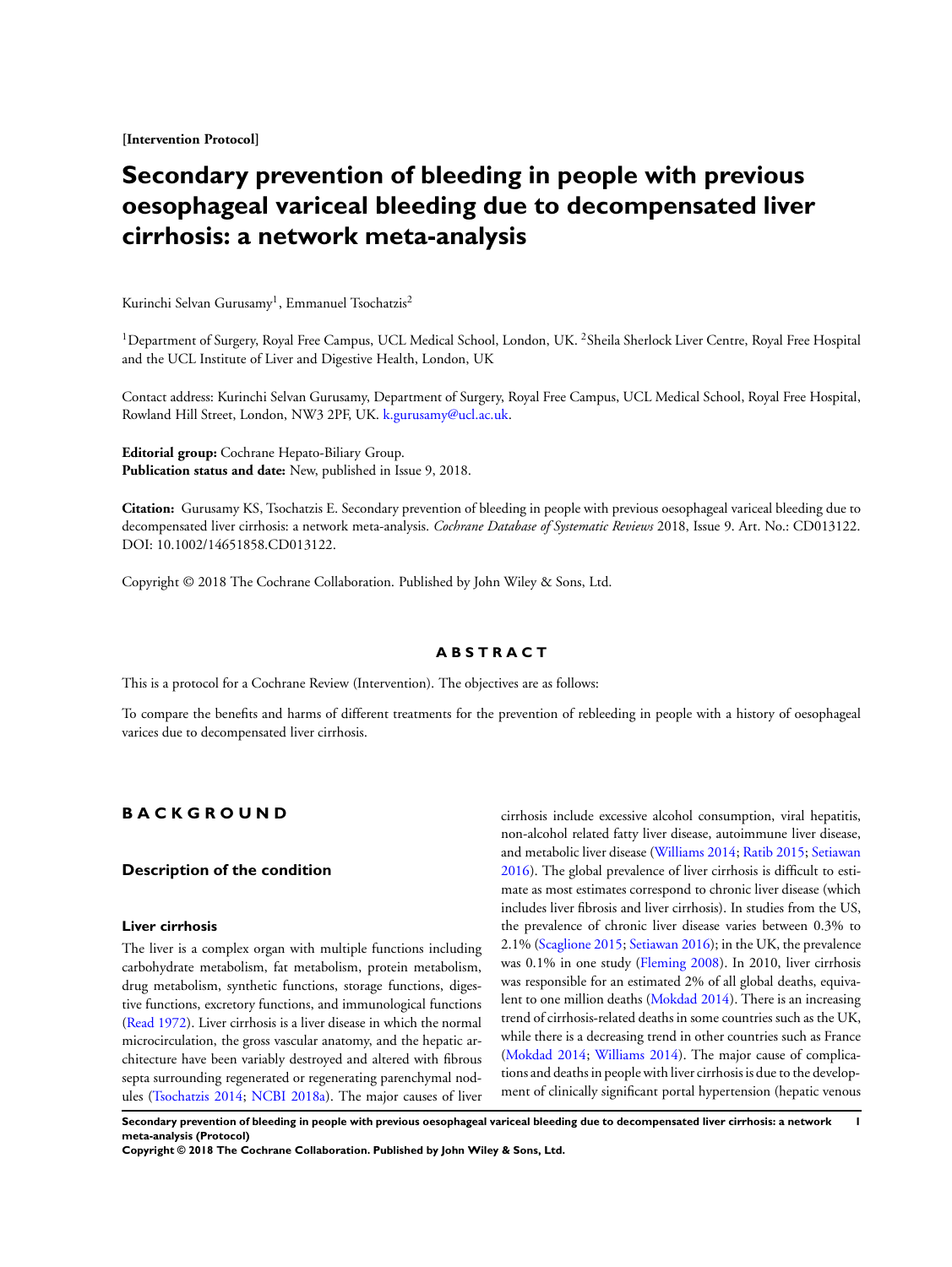pressure gradient at least 10 mmHg) [\(de Franchis 2015\)](#page-11-0). Some of the clinical features of decompensation include jaundice, coagulopathy, ascites, variceal bleeding, hepatic encephalopathy, and renal failure [\(de Franchis 2015;](#page-11-0) [McPherson 2016](#page-11-0); [EASL 2018](#page-11-0)). Decompensated cirrhosis is the most common indication for liver transplantation [\(Merion 2010](#page-11-0); [Adam 2012\)](#page-11-0).

#### **Oesophageal varices**

Oesophageal varices are dilated blood vessels in the oesophagus, usually due to portal hypertension ([NCBI 2018b\)](#page-11-0). Presence of oesophageal varices is a feature of clinically significant portal hypertension. The prevalence of oesophageal varices varies between 40% and 95% in people with cirrhosis ([Chawla 2012;](#page-11-0) [McCarty 2017](#page-11-0)). The annual incidence of oesophageal varices in people with cirrhosis varies from 3% to 22% ([Cales 1990;](#page-11-0) [Merli 2003;](#page-11-0) [D'Amico](#page-11-0) [2014](#page-11-0)).

There are many classification systems available for assessing the risk of bleeding from oesophageal varices. The classification system that is followed from a management perspective is the Baveno I consensus definition which classifies oesophageal varices as small and large ([de Franchis 1992](#page-11-0)). The criteria for distinction between small and large oesophageal varices is variable [\(de Franchis 1992](#page-11-0)). The current UK guidelines and European Association for the Study of the Liver (EASL) guidelines on the management of variceal bleeding acknowledges this variability and suggests that small varices tend to be narrow and flatten easily with air during endoscopy as compared to medium/large varices which are usually broader and flatten with difficulty, or do not flatten at all ([Tripathi 2015;](#page-11-0) [EASL 2018](#page-11-0)). Other definitions for small oesophageal varices include less than 5 mm in size and less than 25% of oesophageal lumen ([Abby Philips 2016\)](#page-11-0). Other risk factors for bleeding from oesophageal varices include the pressure within the varices (hepatic venous pressure gradient at least 12 mmHg), increased tension on the variceal wall as indicated by red spots or red wale markings (longitudinal red streaks on the varices) on endoscopy, and severity of the liver disease ([Beppu 1981;](#page-11-0) [NIEC 1988](#page-11-0); [de Franchis 2015;](#page-11-0) [Tripathi 2015](#page-11-0)). Approximately 15% to 20% of people with oesophageal varices bleed in about one to three years ([Gluud 2012;](#page-11-0) [Qi 2015](#page-11-0)). The short-term mortality of an episode of acute variceal bleeding is about 15% to 30% ([Ioannou 2003](#page-11-0); [Gøtzsche 2008;](#page-11-0) [D'Amico 2010](#page-11-0); [Rios 2015\)](#page-11-0). Of those who survive, approximately 30% die in two years and approximately 20% have another episode of bleeding over two years ([Qi 2016\)](#page-11-0). In France, the mean in-hospital costs of treating acute episode of bleeding was EURO 13,500 in 2007 [\(Thabut 2007\)](#page-11-0); in the US, the mean six-month costs of treating people with variceal bleeding was USD 16,500 in 2000 [\(Zaman 2000](#page-11-0)).

# **Pathophysiology of oesophageal varices**

In addition to causing arterial vasodilation of the splanchnic circulation (dilation of the blood vessels supplying the digestive organs in the abdomen such as the liver, pancreas, and intestines) [\(Gines 2009](#page-11-0); [Moore 2013\)](#page-11-0), portal hypertension causes dilation of the collaterals between the portal venous system and systemic venous system [\(Sass 2009\)](#page-11-0). One of the major locations of these collaterals is the lower end of the oesophagus and proximal part of the stomach. Therefore, portal hypertension leads to oesophageal varices [\(Sass 2009\)](#page-11-0). According to the Frank's modification of the Laplace law, the tension on the walls of blood vessels are dependent upon the diameter of the blood vessel and the pressure gradient across the walls (i.e. the difference in pressure inside the varices and the oesophageal pressure) [\(Herman 2015](#page-11-0)). Since both the diameter of the vessels and the pressure at which the blood flows in the varices are increased due to portal hypertension, the tension on the wall increases leading to dilation of the blood vessels at the lower end of the oesophagus and proximal part of the stomach, which in turn increases the tension further ([Herman 2015](#page-11-0)). This vicious circle can eventually culminate in rupture of the varices [\(Sass 2009](#page-11-0); [Herman 2015\)](#page-11-0).

#### **Description of the intervention**

Secondary prevention of bleeding refers to treatment of oesophageal varies once the acute variceal episode is treated. The various treatments include non-cardioselective beta-blockers such as propranolol, endoscopic variceal band ligation, sclerotherapy, nitrates, transjugular intrahepatic portosystemic shunt (TIPS), and surgical portosystemic shunt ([de Franchis 2015;](#page-11-0) [Tripathi 2015;](#page-11-0) [Qi](#page-11-0) [2016](#page-11-0); [Garcia-Tsao 2017;](#page-11-0) [EASL 2018](#page-11-0)). Of these, the UK guidelines, the EASL guidelines, and the American Association for the Study of Liver Diseases (AASLD) guidelines indicate that non-cardioselective beta-blockers in combination with endoscopic band ligation should be considered as the first-line treatment to prevent rebleeding in people with a history of variceal bleeding [\(de](#page-11-0) [Franchis 2015;](#page-11-0) [Tripathi 2015](#page-11-0); [Garcia-Tsao 2017](#page-11-0); [EASL 2018](#page-11-0)). TIPS is considered a second-line treatment in people who rebleed despite having received secondary prevention treatment with betablockers plus endoscopic band ligation (de Franchis 2015; Tripathi [2015](#page-11-0); [Garcia-Tsao 2017](#page-11-0)), but TIPS is considered as a first-line treatment in people with Child B cirrhosis with active bleeding despite pharmacological and endoscopic treatment, and in people with Child C cirrhosis [\(Garcia-Pagan 2010](#page-11-0); [de Franchis 2015](#page-11-0)); surgical portosystemic shunt is an alternative treatment in people who are not eligible for TIPS ([Tripathi 2015\)](#page-11-0).

# **How the intervention might work**

Non-cardioselective beta-blockers work by causing splanchnic vasoconstriction and decreasing the cardiac output, leading to decreased portal pressure and decreased flow in the collaterals, which in turn decreases the pressure inside the oesophageal varices [\(Tripathi 2015\)](#page-11-0). TIPS and surgical portosystemic shunt are aimed

**Secondary prevention of bleeding in people with previous oesophageal variceal bleeding due to decompensated liver cirrhosis: a network 2 meta-analysis (Protocol)**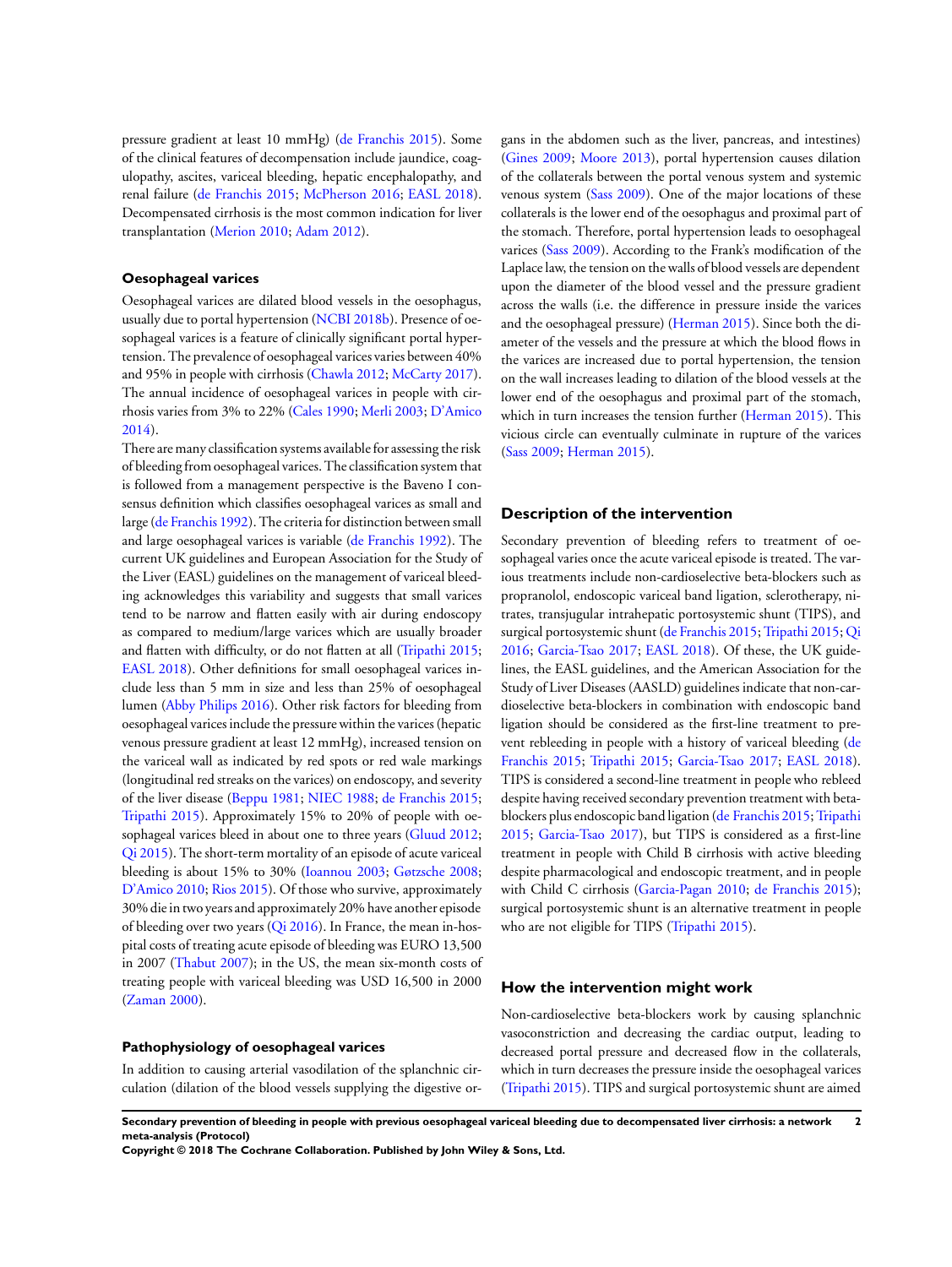at diverting blood flow from the portal system to the systemic circulation, thereby decreasing the portal pressure and reducing the oesophageal varices. Endoscopic variceal band ligation and sclerotherapy are local treatments aimed at obliteration of the oesophageal varices by reducing the blood flow in the oesophageal varices. Nitrates attempt to decrease the variceal pressure by vasodilation and decreased portal pressure ([Tripathi 2015](#page-11-0)).

### **Why it is important to do this review**

Considering the high mortality associated with variceal bleeding, it is important to provide optimal evidence-based treatment to prevent rebleeding in people with a history of variceal bleeding and also improve their survival. Several different treatments are available; however, their relative efficacy and optimal combination are not known. There has been one Cochrane Review on portosystemic shunts versus endoscopic therapy for variceal rebleeding in people with a history of variceal bleeding due to cirrhosis [\(Khan](#page-11-0) [2006](#page-11-0)). There have been no previous network meta-analyses on the topic. Network meta-analysis allows for a combination of direct and indirect evidence and ranking of different interventions for different outcomes ([Salanti 2011;](#page-11-0) [Salanti 2012\)](#page-11-0). With this systematic review and network meta-analysis, we aim to provide the best level of evidence for the benefits and harms of different treatments for the prevention of bleeding in people with oesophageal varices due to liver cirrhosis. If it is not possible to perform this review with network meta-analysis methods, we will instead use standard Cochrane methods to perform head-to-head comparison metaanalysis whenever possible. We will also present results from direct comparisons whenever possible, even if we perform the network meta-analysis.

# **O B J E C T I V E S**

To compare the benefits and harms of different treatments for the prevention of rebleeding in people with a history of oesophageal varices due to decompensated liver cirrhosis.

# **M E T H O D S**

# **Criteria for considering studies for this review**

# **Types of studies**

We will consider only randomised clinical trials for this network meta-analysis irrespective of language, publication status, or date of publication. We will exclude studies of other design because of the risk of bias in such studies. Inclusion of indirect observational evidence could weaken our network meta-analysis, but this could also be viewed as a strength for assessing rare adverse events. It is well established that exclusion of non-randomised studies increases the focus on potential benefits and reduces the focus on the risks of serious adverse events and those of any adverse events. However, because of the exponentially increased amount of work required for non-randomised studies, we will register and perform a new systematic review and meta-analysis of non-randomised studies for adverse events if there is uncertainty in the balance of benefits and harms of effective treatment(s).

# **Types of participants**

We will include randomised clinical trials with adults with a history of oesophageal varices due to decompensated liver cirrhosis undergoing treatment for the prevention of rebleeding. We will include trials in which people with oesophageal varices also had gastric varices, but not trials in which the treatment was targeted at the gastric varices rather than oesophageal varices. We will exclude randomised clinical trials in which participants with no previous history of bleeding or have an ongoing episode of variceal bleeding. We will also exclude trials in which the participants had previously undergone liver transplantation.

#### **Types of interventions**

We will include any of the following interventions for comparison with one another, either alone or in combination:

• non-cardioselective beta-blockers such as propranolol, carvedilol, and nadolol;

- endoscopic variceal band ligation;
- endoscopic variceal sclerotherapy;
- nitrates;
- TIPS procedure;
- other forms of portosystemic shunt;
- no active intervention (no intervention or placebo).

The above list is not exhaustive. If we identify treatments of which we were unaware, we will consider eligibility of the treatments for inclusion in the network if they are used primarily for secondary prevention of bleeding from oesophageal varices. We will report the findings for these interventions in the 'Results' and 'Discussion' sections of the review.

We will evaluate the plausibility of transitivity assumption by looking at the inclusion and exclusion criteria in the studies. Transitivity assumption is the assumption that participants included in the different trials with different treatments for hepatorenal syndrome can be considered to be a part of a multi-arm randomised clinical trial and could potentially have been randomised to any of the interventions [\(Salanti 2012\)](#page-11-0). In other words, any participant that meets the inclusion criteria is, in principle, equally likely to be randomised to any of the above eligible interventions. This

**Secondary prevention of bleeding in people with previous oesophageal variceal bleeding due to decompensated liver cirrhosis: a network 3 meta-analysis (Protocol)**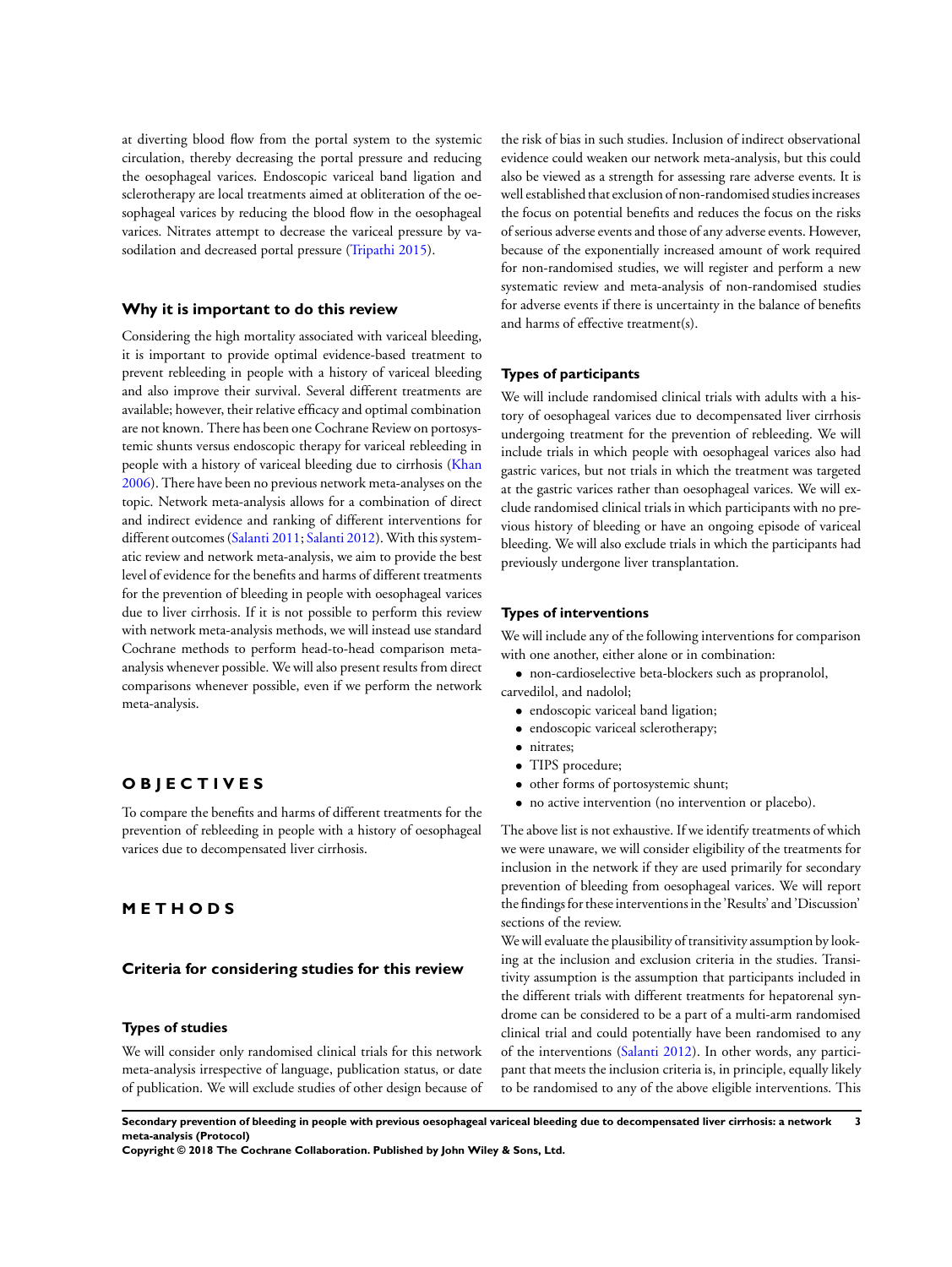necessitates that information on potential effect-modifiers such as presence or absence of other features of decompensation such as ascites are the same across trials. If there is any concern about the transitivity assumption, we will perform separate meta-analysis for those with and without other features of decompensation.

#### **Types of outcome measures**

#### **Primary outcomes**

• All-cause mortality) at maximal follow-up (time-to-death).

• Health-related quality of life using a validated scale such as the EQ-5D or 36-Item Short Form Health Survey (SF-36) [\(EuroQol 2018](#page-11-0); [Optum 2018\)](#page-11-0), at maximal follow-up.

• Serious adverse events (during or within six months after cessation of intervention). We will define a serious adverse event as any event that would increase mortality; is life-threatening; requires hospitalisation; results in persistent or significant disability; is a congenital anomaly/birth defect; or any important medical event that might jeopardise the person or require intervention to prevent it ([ICH-GCP 1997\)](#page-11-0). However, we will use the definitions used by study authors for serious adverse events.

◦ Proportion of people with one or more serious adverse events.

◦ Number of serious adverse events per participant.

#### **Secondary outcomes**

• Any adverse events (during or within six months after cessation of intervention): we will define an adverse event as any untoward medical occurrence not necessarily having a causal relationship with the intervention but resulting in a dose reduction or discontinuation of intervention (any time after commencement of intervention) [\(ICH-GCP 1997\)](#page-11-0). However, we will use the definition used by study authors for adverse events and assess the impact of different definitions in subgroup analysis.

- Proportion of people with one or more adverse events.
- Number of any adverse events per participant.
- Time-to-liver transplantation (maximal follow-up).

• Time-to-variceal rebleeding (however defined by authors at maximal follow-up).

◦ Symptomatic variceal bleeding (e.g. shortness of breath, shock).

◦ Any variceal bleeding.

• Time-to-other features of decompensation (maximal follow-up).

#### **Exploratory outcomes**

• Length of hospital stay (all hospital admissions until maximal follow-up).

• Number of days of lost work (in people who work) (maximal follow-up).

• Treatment costs (including the cost of the treatment and any resulting complications).

We have chosen the outcomes based on their importance to patients in a survey related to research priorities for people with liver diseases ([Gurusamy 2018\)](#page-11-0), based on feedback of the patient and public representative of this project, and based on an online survey about the outcomes promoted through Cochrane Consumer Network.

# **Search methods for identification of studies**

#### **Electronic searches**

We will search Cochrane Central Register of Controlled Trials (CENTRAL) in the Cochrane Library, MEDLINE Ovid, Embase Ovid, and Science Citation Index Expanded (Web of Science) from inception to date of search for randomised clinical trials comparing two or more of the above interventions without applying any language restrictions [\(Royle 2003\)](#page-11-0). We will search for all possible comparisons formed by the interventions of interest. To identify further ongoing or completed trials, we will also search [clinicaltrials.gov,](https://clinicaltrials.gov/) and the World Health Organization International Clinical Trials Registry Platform ([apps.who.int/](http://apps.who.int/trialsearch/) [trialsearch/](http://apps.who.int/trialsearch/)), which searches various trial registers, including IS-RCTN and ClinicalTrials.gov. We will also search the European Medical Agency ( EMA) ( [www.ema.europa.eu/ema/\)](http://www.ema.europa.eu/ema/) and US Food and Drug Administration ( FDA) ( [www.fda.gov\)](http://www.fda.gov) registries for randomised clinical trials. [Appendix 1](#page-15-0) shows the provisional search strategies.

#### **Searching other resources**

We will search the references of the identified trials and the existing Cochrane Review on secondary prevention of variceal bleeding in people with oesophageal varices due to liver cirrhosis to identify additional trials for inclusion.

# **Data collection and analysis**

# **Selection of studies**

Two review authors (KG and a research assistant) will independently identify trials for inclusion by screening the titles and abstracts and seek full-text articles for any references identified by

**Secondary prevention of bleeding in people with previous oesophageal variceal bleeding due to decompensated liver cirrhosis: a network 4 meta-analysis (Protocol)**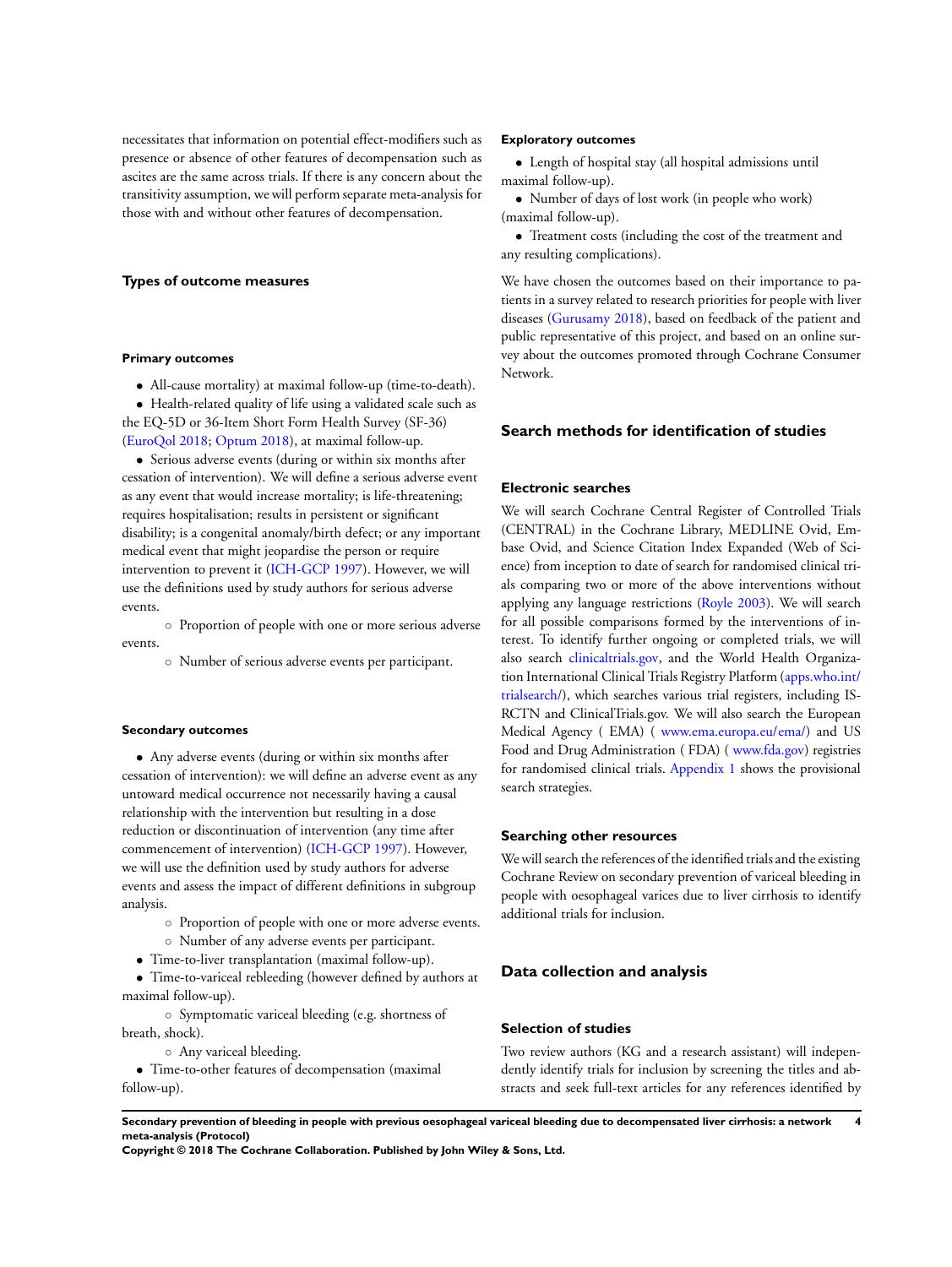at least one of the review authors for potential inclusion. We will select trials for inclusion based on the full-text articles. We will provide the list of references that we exclude and the reasons for their exclusion in the 'Characteristics of excluded studies' table. We will also list any ongoing trials identified primarily through the search of the clinical trial registers for further follow-up. We will resolve any discrepancies through discussion.

# **Data extraction and management**

Two review authors (KG and a research assistant) will independently extract the following data in a prepiloted Microsoft Excelbased data extraction form (after translation of non-English articles). We will collate multiple reports of the same study, so that each study, rather than each report, is the unit of interest in the review.

• Outcome data (for each outcome and for each intervention group whenever applicable):

- number of participants randomised;
- number of participants included for the analysis;

◦ number of participants with events for binary outcomes, mean and standard deviation for continuous outcomes, number of events and the mean follow-up period for count outcomes, and number of participants with events and the mean follow-up period for time-to-event outcomes;

◦ natural logarithm of hazard ratio and its standard error if this was reported rather than the number of participants with events and the mean follow-up period for time-to-event outcomes;

- definition of outcomes or scale used if appropriate.
- Data on potential effect modifiers:

◦ participant characteristics such as age, sex, presence of other features of decompensation such as ascites, the aetiology for cirrhosis, and the interval between diagnosis of variceal bleeding and prophylactic treatment;

◦ details of the intervention and control (including dose, frequency, and duration);

◦ length of follow-up;

◦ information related to risk of bias assessment (see below).

- Other data:
	- year and language of publication;
	- country in which the participants were recruited;
	- year(s) in which the trial was conducted;
	- inclusion and exclusion criteria.

We will collect data at maximum follow-up but also at short term (up to three months), and medium term (from three months to five years) if these are available.

We will contact the trial authors in the case of unclear or missing information. If there is any doubt as to whether trials shared the same participants, completely or partially (by identifying common authors and centres), we will attempt to contact the trial authors to clarify whether the trial report was duplicated. We will resolve any differences in opinion through discussion.

### **Assessment of risk of bias in included studies**

We will follow the guidance in the *Cochrane Handbook for Systematic Reviews of Interventions* ([Higgins 2011](#page-11-0)), and described in the Cochrane Hepato-Biliary Group Module [\(Gluud 2018\)](#page-11-0), to assess the risk of bias in included trials. Specifically, we will assess sources of bias as defined below ([Schulz 1995](#page-11-0); [Moher 1998](#page-11-0); [Kjaergard](#page-11-0) [2001](#page-11-0); [Wood 2008;](#page-11-0) [Savovi](#page-11-0): [2012a](#page-11-0); Savovi: [2012b](#page-11-0); [Lundh 2017;](#page-11-0) [Savovi](#page-11-0): [2018\)](#page-11-0).

#### **Allocation sequence generation**

• Low risk of bias: the study authors performed sequence generation using computer random number generation or a random number table. Drawing lots, tossing a coin, shuffling cards, and throwing dice are adequate if performed by an independent person not otherwise involved in the study. In general, we will classify the risk of bias as low if the method used for allocation concealment suggested that it was extremely likely that the sequence was generated randomly (e.g. use of interactive voice response system).

• Unclear risk of bias: the study authors did not specify the method of sequence generation.

• High risk of bias: the sequence generation method was not random.

# **Allocation concealment**

• Low risk of bias: the participant allocations could not have been foreseen in advance of, or during, enrolment. A central and independent randomisation unit controlled allocation. The investigators are unaware of the allocation sequence (e.g. if the allocation sequence was hidden in sequentially numbered, opaque, and sealed envelopes).

• Unclear risk of bias: the study authors did not describe the method used to conceal the allocation so that the intervention allocations may have been foreseen before, or during, enrolment.

• High risk of bias: it is likely that the investigators who assigned the participants knew the allocation sequence. We will exclude such quasi-randomised studies.

#### **Blinding of participants and personnel**

• Low risk of bias: blinding of participants and key study personnel ensured, and it was unlikely that the blinding could have been broken; or rarely no blinding or incomplete blinding, but the review authors judged that the outcome was not likely to be influenced by lack of blinding.

**Secondary prevention of bleeding in people with previous oesophageal variceal bleeding due to decompensated liver cirrhosis: a network 5 meta-analysis (Protocol)**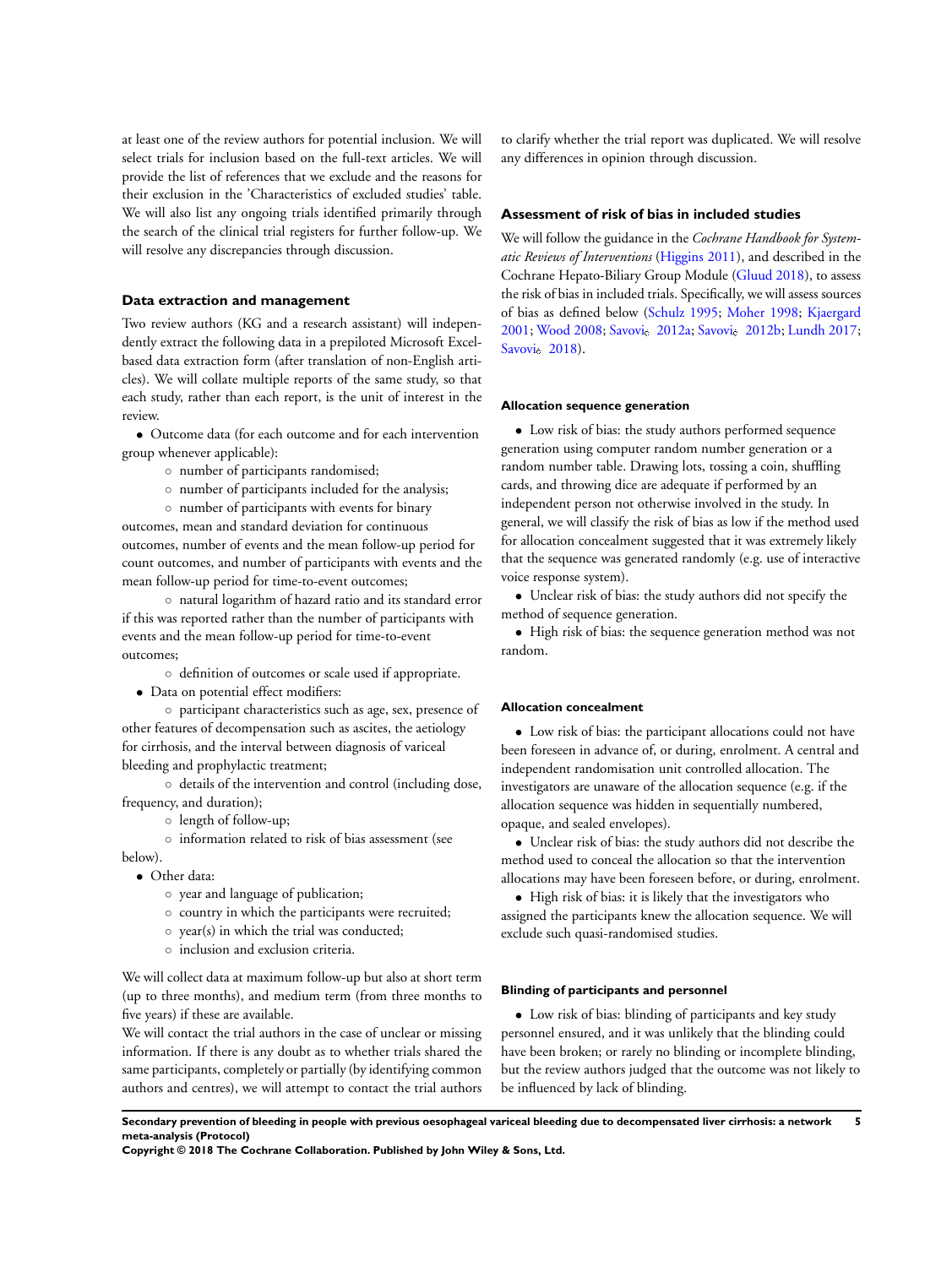• Unclear risk of bias: either of the following: insufficient information to permit judgement of 'low risk' or 'high risk'; or the trial did not address this outcome.

• High risk of bias: either of the following: no blinding or incomplete blinding, and the outcome was likely to be influenced by lack of blinding; or blinding of key study participants and personnel attempted, but likely that the blinding could have been broken, and the outcome was likely to be influenced by lack of blinding.

### **Blinded outcome assessment**

• Low risk of bias: blinding of outcome assessment ensured, and unlikely that the blinding could have been broken; or rarely no blinding of outcome assessment, but the review authors judged that the outcome measurement was not likely to be influenced by lack of blinding.

• Unclear risk of bias: either of the following: insufficient information to permit judgement of 'low risk' or 'high risk'; or the trial did not address this outcome.

• High risk of bias: either of the following: no blinding of outcome assessment, and the outcome measurement was likely to be influenced by lack of blinding; or blinding of outcome assessment, but likely that the blinding could have been broken, and the outcome measurement was likely to be influenced by lack of blinding.

#### **Incomplete outcome data**

• Low risk of bias: missing data were unlikely to make treatment effects depart from plausible values. The study used sufficient methods, such as multiple imputation, to handle missing data.

• Unclear risk of bias: there was insufficient information to assess whether missing data in combination with the method used to handle missing data were likely to induce bias on the results.

• High risk of bias: the results were likely to be biased due to missing data.

### **Selective outcome reporting**

• Low risk of bias: the trial reported the following predefined outcomes: at least one of the outcomes related to the main reason for treatment of people with a history of oesophageal varices, namely, all-cause mortality or prevention of variceal rebleeding along with adverse events. If the original trial protocol was available, the outcomes should have been those called for in that protocol. If the trial protocol was obtained from a trial registry (e.g. ClinicalTrials.gov), the outcomes sought should have been those enumerated in the original protocol if the trial protocol was registered before or at the time that the trial was begun. If

the trial protocol was registered after the trial was begun, those outcomes will not be considered to be reliable.

• Unclear risk of bias: not all predefined, or clinically relevant and reasonably expected, outcomes were reported fully, or it was unclear whether data on these outcomes were recorded or not.

• High risk of bias: one or more predefined or clinically relevant and reasonably expected outcomes were not reported, despite the fact that data on these outcomes should have been available and even recorded.

# **For-profit bias**

• Low risk of bias: the trial appeared to be free of industry sponsorship or other type of for-profit support that could manipulate the trial design, conductance, or results of the trial (industry-sponsored trials overestimate the efficacy by about 25%) ([Lundh 2017](#page-11-0)).

• Unclear risk of bias: the trial may or may not have been free of for-profit bias, as no information on clinical trial support or sponsorship was provided.

• High risk of bias: the trial was sponsored by industry or received other type of for-profit support.

#### **Other bias**

• Low risk of bias: the trial appeared free of other components that could put it at risk of bias (e.g. inappropriate control or dose or administration of control, baseline differences, early stopping).

• Unclear risk of bias: the trial may or may not have been free of other components that could put it at risk of bias.

• High risk of bias: there were other factors in the trial that could put it at risk of bias (e.g. baseline differences, early stopping).

We will consider a trial to be at low risk of bias if we assess the trial to be at low risk of bias across all listed sources of bias. Otherwise, we will consider trials to be at high risk of bias. At the outcome level, we will classify an outcome to be at low risk of bias if the allocation sequence generation; allocation concealment; blinding of participants, healthcare professionals, and outcome assessors; incomplete outcome data; and selective outcome reporting (at the outcome level) are at low risk of bias for objective and subjective outcomes ([Savovi](#page-11-0)c [2018](#page-11-0)).

# **Measures of treatment effect**

# **Relative treatment effects**

For dichotomous variables (e.g. proportion of participants with serious adverse events or any adverse events), we will calculate the odds ratio (OR) with 95% credible interval (CrI) (or Bayesian confidence interval) [\(Severini 1993\)](#page-11-0). For continuous variables (e.g.

**Secondary prevention of bleeding in people with previous oesophageal variceal bleeding due to decompensated liver cirrhosis: a network 6 meta-analysis (Protocol)**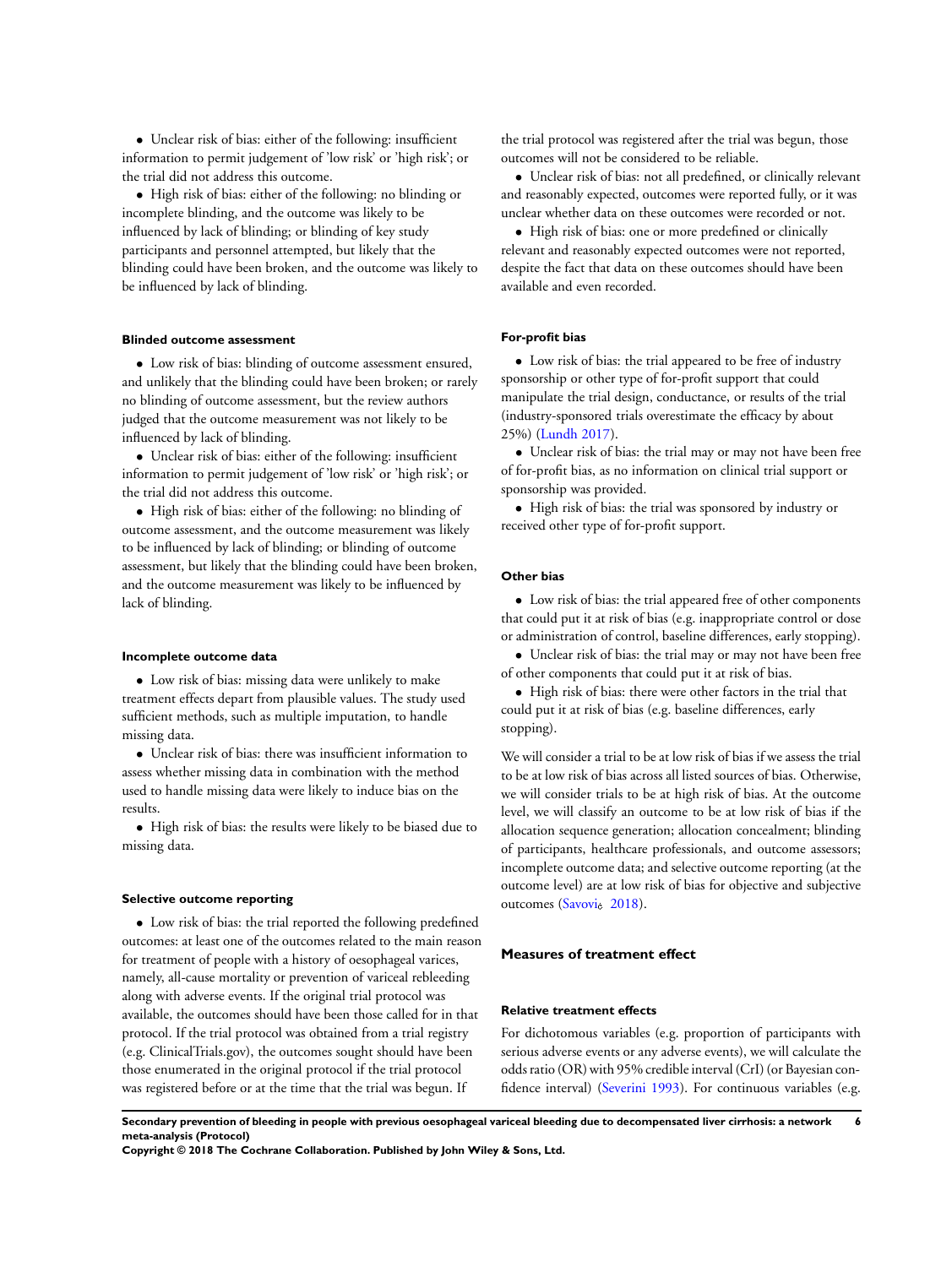health-related quality of life reported on the same scale), we will calculate the mean difference (MD) with 95% CrI. We will use standardised mean difference (SMD) values with 95% CrI for health-related quality of life if the included trials use different scales. For count outcomes (e.g. number of serious adverse events or number of any adverse events), we will calculate the rate ratio (RaR) with 95% CrI. For time-to-event data (e.g. all-cause mortality at maximal follow-up), we will calculate hazard ratio (HR) with 95% CrI.

#### **Relative ranking**

We will estimate the ranking probabilities for all interventions of being at each possible rank for each intervention. We will obtain the surface under the cumulative ranking curve (SUCRA) (cumulative probability),rankogram, and and relative ranking table with CrI for the ranking probabilities ([Salanti 2011;](#page-11-0) [Chaimani 2013](#page-11-0)).

# **Unit of analysis issues**

The unit of analysis will be the participant with a history of oesophageal variceal bleeding according to the intervention group to which the participant was randomly assigned.

# **Cluster randomised clinical trials**

We will include cluster randomised clinical trials provided that the effect estimate adjusted for cluster correlation is available. If this is not available, we will include such trials if sufficient information to calculate the design effect is available from the trial because this will allow us to take clustering into account. We will also assess additional domains of risk of bias for cluster randomised trials according to guidance in the *Cochrane Handbook for Systematic Reviews of Interventions* ([Higgins 2011\)](#page-11-0).

# **Cross-over randomised clinical trials**

If we identify any cross-over randomised clinical trials, we will include the outcomes after the period of first intervention, because the included treatments can have residual effects.

#### **Trials with multiple intervention groups**

We will collect data for all trial intervention groups that meet the inclusion criteria. The codes we will use for analysis will account for the correlation between the effect sizes from studies with more than two groups.

#### **Dealing with missing data**

We will perform an intention-to-treat analysis whenever possible [\(Newell 1992\)](#page-11-0); otherwise, we will use the data available to us. This may result in the use of 'per-protocol' analyses. Since these may be biased, particularly if the data are not missing at random (e.g. treatment was withdrawn due to adverse events or duration of treatment was shortened because of lack of response and such participants were excluded from analysis), we will conduct bestworst case scenario analysis (good outcome in intervention group and bad outcome in control group) and worst-best case scenario analysis (bad outcome in intervention group and good outcome in control group) as sensitivity analyses whenever possible for dichotomous outcomes.

For continuous outcomes, we will impute the standard deviation from P values according to guidance in the *Cochrane Handbook for Systematic Reviews of Interventions* ([Higgins 2011\)](#page-11-0). If the data are likely to be normally distributed, we will use the median for meta-analysis when the mean is not available. If it is not possible to calculate the standard deviation from the P value or the confidence intervals, we will impute the standard deviation using the largest standard deviation in other trials for that outcome. This form of imputation can decrease the weight of the study for calculation of mean differences and may bias the effect estimate to no effect for calculation of standardised mean differences [\(Higgins 2011\)](#page-11-0).

# **Assessment of heterogeneity**

We will assess clinical and methodological heterogeneity by carefully examining the characteristics and design of included trials. We will assess the presence of clinical heterogeneity by comparing effect estimates (see [Subgroup analysis and investigation of](#page-2-0) [heterogeneity\)](#page-2-0) in trial reports of different drug dosages, presence of other features of decompensation (e.g. ascites), different aetiologies for cirrhosis (e.g. alcohol-related liver disease, viral liver diseases, autoimmune liver disease), and based on the cointerventions (e.g. both groups receive prophylactic antibiotics to decrease the risk of subacute bacterial peritonitis in people with low-protein ascites). Different study designs and risk of bias can contribute to methodological heterogeneity.

We will assess statistical heterogeneity by comparing the results of the fixed-effect model meta-analysis and the random-effects model meta-analysis, between-study standard deviation (Tau $^2$  and comparing this with values reported in the study of the distribution of between-study heterogeneity) ([Turner 2012](#page-11-0)), and by calculating I <sup>2</sup> using [Stata/SE 14.2](#page-11-0). If we identify substantial clinical, methodological, or statistical heterogeneity, we will explore and address the heterogeneity in subgroup analysis (see [Subgroup analysis and](#page-2-0) [investigation of heterogeneity\)](#page-2-0).

# **Assessment of transitivity across treatment comparisons**

We will assess the transitivity assumption by comparing the distribution of the potential effect modifiers (clinical: presence of other features of decompensation (e.g. ascites); methodological: risk of bias, year of randomisation, duration of follow-up) across the different pair-wise comparisons.

**Secondary prevention of bleeding in people with previous oesophageal variceal bleeding due to decompensated liver cirrhosis: a network 7 meta-analysis (Protocol)**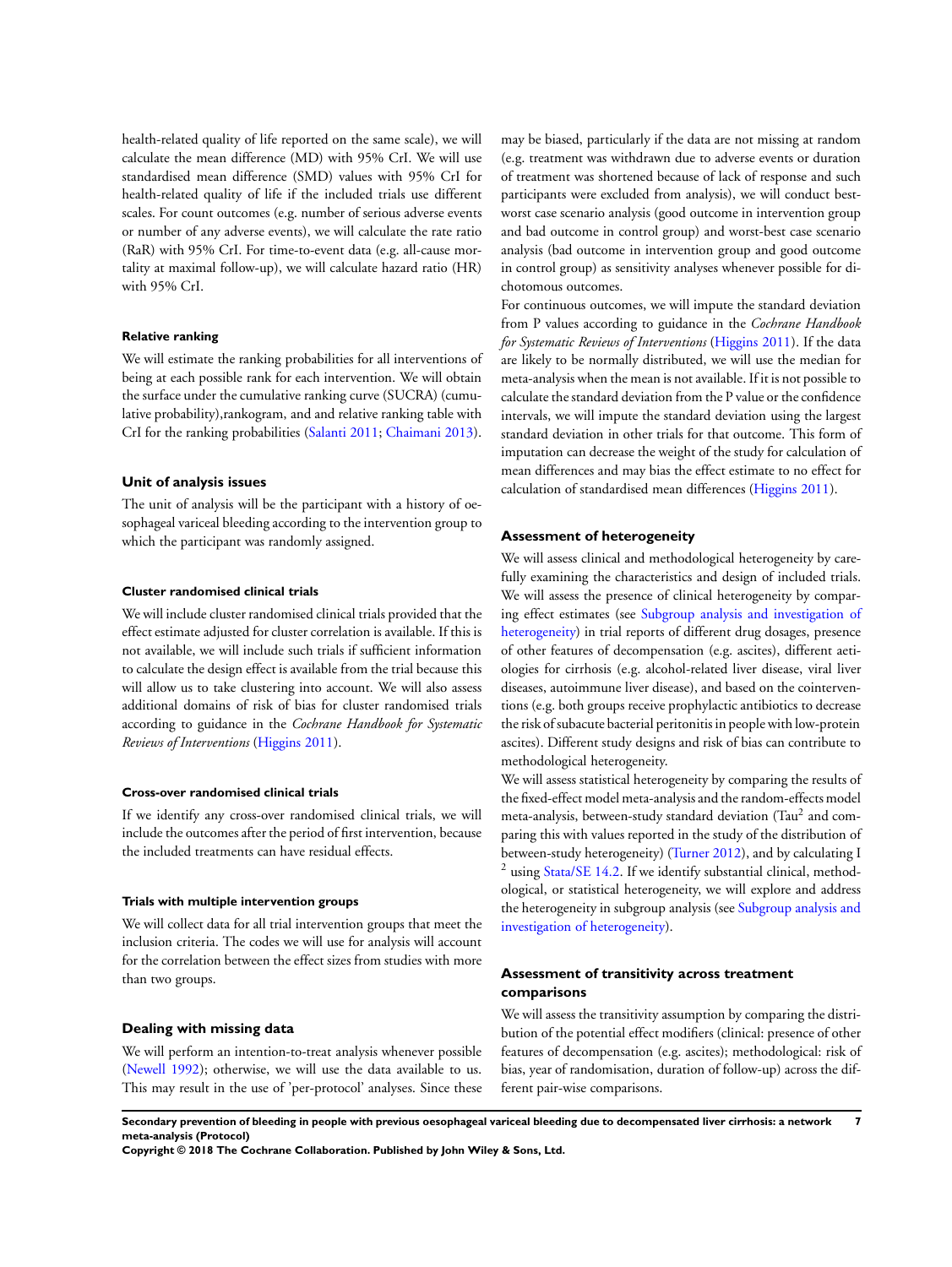# **Assessment of reporting biases**

For the network meta-analysis, we will perform a comparisonadjusted funnel plot. If there is no meaningful way in which to rank these studies (i.e. there was no specific change in the risk of bias in the studies, sample size, or the control group used over time), we will judge the reporting bias by the completeness of the search ([Chaimani 2012](#page-11-0)).

### **Data synthesis**

#### **Methods for indirect and mixed comparisons**

We will conduct network meta-analyses to compare multiple interventions simultaneously for each of the primary and secondary outcomes. Network meta-analysis combines direct evidence within trials and indirect evidence across trials ([Mills 2012](#page-11-0)). We will obtain a network plot to ensure that the trials are connected by interventions using [Stata/SE 14.2](#page-11-0) ([Chaimani 2013](#page-11-0)). We will exclude any trials that are not connected to the network from the network meta-analysis and report only the direct pair-wise meta-analysis for such comparisons. We will summarise the population and methodological characteristics of the trials included in the network meta-analysis in a table based on pair-wise comparisons. We will conduct a Bayesian network meta-analysis using the Markov chain Monte Carlo method in OpenBUGS 3.2.3 as per guidance from the National Institute for Health and Care Excellence (NICE) Decision Support Unit (DSU) documents [\(Dias](#page-11-0) [2016](#page-11-0)). We will model the treatment contrast (i.e. log odds ratio for binary outcomes, mean difference or standardised mean difference for continuous outcomes, log rate ratio for count outcomes, and log hazard ratio for time-to-event outcomes) for any two interventions ('functional parameters') as a function of comparisons between each individual intervention and the reference group ('basic parameters') using appropriate likelihood functions and links [\(Lu 2006](#page-11-0)). We will use binomial likelihood and logit link for binary outcomes, Poisson likelihood and log link for count outcomes, binomial likelihood and complementary log-log link (a semiparametric model which excludes censored individuals from the denominator of 'at risk' individuals at the point when they are censored), and normal likelihood and identity link for continuous outcomes. We will use the 'non-cardioselective beta-blockers' as the reference group. We will use a fixed-effect model and randomeffects model for the network meta-analysis. We will report both models for comparison with the reference group in a forest plot. For each pair-wise comparison in a table, we will report the fixedeffect model if the two models report similar results; otherwise, we will report the more conservative model.

We will use a hierarchical Bayesian model using three different initial values, employing codes provided by NICE DSU ([Dias 2016](#page-11-0)). We will use a normal distribution with large variance (10,000) for treatment effect priors (vague or flat priors). For the random-effects

model, we will use a prior distributed uniformly (limits: 0 to 5) for between-trial standard deviation but will assume the same between-trial standard deviation across treatment comparisons [\(Dias](#page-11-0) [2016](#page-11-0)). We will use a 'burn-in' of 10,000 simulations, check for convergence (of effect estimates and between-study heterogeneity) visually (i.e. whether the values in different chains mix very well by visualisation), and run the models for another 10,000 simulations to obtain effect estimates. If we do not obtain convergence, we will increase the number of simulations for the 'burn-in'. If we still do not obtain convergence, we will use alternate initial values and priors employing methods suggested by [van Valkenhoef 2012.](#page-11-0) We will estimate the probability that each intervention ranks at one of the possible positions using the NICE DSU codes ([Dias 2016](#page-11-0)).

### **Assessment of inconsistency**

We will assess inconsistency (statistical evidence of the violation of transitivity assumption) by fitting both an inconsistency model and a consistency model. We will use inconsistency models employed in the NICE DSU manual, as we will use a common between-study standard deviation ([Dias 2014\)](#page-11-0). In addition, we will use design-by-treatment full interaction model and inconsistency factor (IF) plots to assess inconsistency ([Higgins 2012](#page-11-0); [Chaimani](#page-11-0) [2013](#page-11-0)). We will use [Stata/SE 14.2](#page-11-0) to create IF plots. In the presence of inconsistency, we will assess whether the inconsistency was due to clinical or methodological heterogeneity by performing separate analyses for each of the different subgroups mentioned in the [Subgroup analysis and investigation of heterogeneity](#page-2-0) section. If there is evidence of inconsistency, we will identify areas in the network where substantial inconsistency might be present in terms of clinical and methodological diversities between trials and, when

appropriate, limit network meta-analysis to a more compatible subset of trials.

#### **Direct comparison**

We will perform the direct comparisons using the same codes and the same technical details.

# **Calculation of required information size and Trial Sequential Analysis**

For calculation of the required information size, see [Appendix 2.](#page-16-0) We will perform Trial Sequential Analysis for direct comparisons to control the risk of random errors when at least two trials were included for the comparison of other interventions versus noncardioselective beta-blockers ('control') for the outcomes all-cause mortality at maximal follow-up and health-related quality of life, the two outcomes that determine whether the intervention should be given ([Wetterslev 2008;](#page-11-0) [Thorlund 2011](#page-11-0); [TSA 2011](#page-11-0); [Wetterslev](#page-11-0) [2017](#page-11-0)). For all-cause mortality at maximal follow-up, we will use an alpha error as per guidance of [Jakobsen 2014](#page-11-0) (i.e. 0.033), power

**Secondary prevention of bleeding in people with previous oesophageal variceal bleeding due to decompensated liver cirrhosis: a network 8 meta-analysis (Protocol)**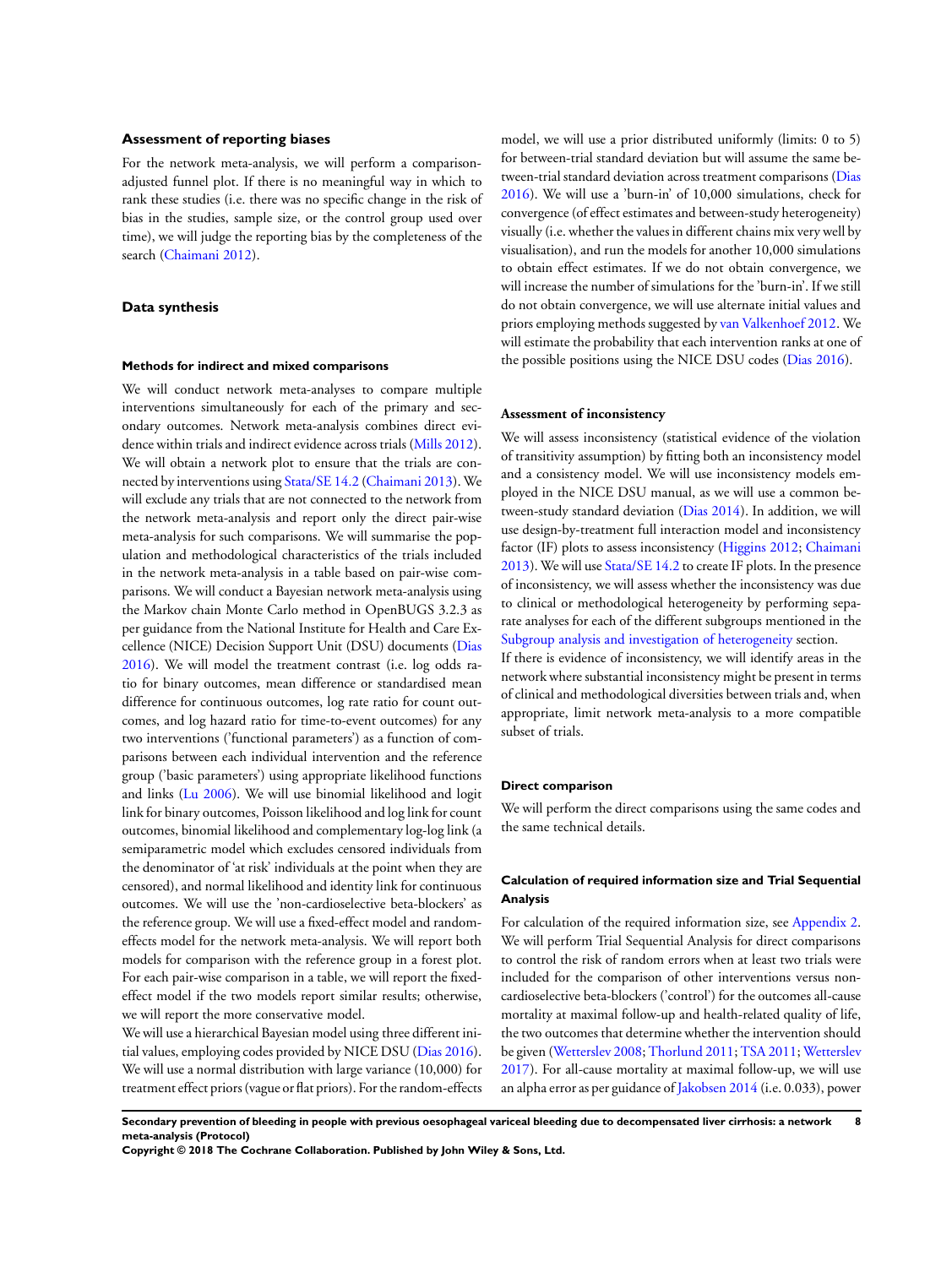of 90% (beta error of 10%) ([Castellini 2017](#page-11-0)), a relative risk reduction of 20%, the median control group proportion observed in the trials, and the heterogeneity observed in the meta-analysis using [Stata/SE 14.2](#page-11-0), employing methods suggested by [Miladinovic](#page-11-0) [2013](#page-11-0). For health-related quality of life, a continuous outcome, we will use an alpha error as per guidance of [Jakobsen 2014](#page-11-0) (i.e. 0.033), power of 90% (beta error of 10%) [\(Castellini 2017](#page-11-0)), a standardised mean difference of 0.2, the median health-related quality of life in the control group in the trials, and the heterogeneity observed in the meta-analysis.

#### **Subgroup analysis and investigation of heterogeneity**

We plan to assess the differences in the effect estimates between the following subgroups and investigate heterogeneity and inconsistency using meta-regression with the help of the codes provided in NICE DSU guidance if we include a sufficient number of trials [\(Dias 2012a](#page-11-0)). We plan to use the following trial-level covariates for meta-regression.

• Trials at low risk of bias compared to trials at high risk of bias.

• Based on the presence of other features of decompensation (e.g. ascites).

• Based on the aetiology for cirrhosis (e.g. alcohol-related liver disease, viral liver diseases, autoimmune liver disease).

• Based on the interval between the variceal bleed and the start of prophylactic treatment.

• Based on the cointerventions (e.g. both groups receive prophylactic antibiotics to decrease the risk of subacute bacterial peritonitis in people with low-protein ascites).

• Based on the period of follow-up: short term: up to three months, medium term: more than three months to five years, and long term: more than five years.

• Based on the definition used by authors for serious adverse events and any adverse events [\(ICH-GCP 1997](#page-11-0) versus other definitions).

We will calculate a single common interaction term when applicable [\(Dias 2012a\)](#page-11-0). If the 95% CrI of the interaction term does not overlap zero, we will consider this statistically significant heterogeneity or inconsistency (depending upon the factor being used as covariate).

#### **Sensitivity analysis**

If a trial reports only per-protocol analysis results, we plan to reanalyse the results using the best-worst case scenario and worstbest case scenario analyses as sensitivity analyses whenever possible. We will also perform a sensitivity analysis excluding the trials in which mean or standard deviation or both were imputed and use the median standard deviation in the trials to impute missing standard deviations.

#### **Presentation of results**

We will follow the PRISMA-NMA statement while reporting [\(Hutton 2015\)](#page-11-0). We will present the effect estimates with 95% CrI for each pair-wise comparison calculated from the direct comparisons and network meta-analysis. We will also present the cumulative probability of the treatment ranks (i.e. the probability that the intervention is within the top two, the probability that the intervention is within the top three, etc.) in graphs (SUCRA) [\(Salanti 2011\)](#page-11-0). We will plot the probability that each intervention was best, second best, third best, etc. for each of the different outcomes (rankograms), which are generally considered more informative [\(Salanti 2011](#page-11-0); [Dias 2012b\)](#page-11-0). We will also provide the CrI of the probabilities in the ranking probability tables. We will upload all the raw data and the codes used for analysis in [The European Organization for Nuclear Research](http://zenodo.org) [open source database](http://zenodo.org) (Zenodo) and provide a link within the review.

#### **Grading of evidence**

We will present 'Summary of findings' tables for all the primary and secondary outcomes (see [Primary outcomes](#page-2-0); [Secondary](#page-2-0) [outcomes](#page-2-0)). We will follow the approach suggested by Puhan and colleagues [\(Puhan 2014](#page-11-0)). First, we will calculate the direct and indirect effect estimates and 95% CrI using the node-splitting approach ([Dias 2010](#page-11-0)), that is calculating the direct estimate for each comparison by including only trials in which there was direct comparison of interventions and the indirect estimate for each comparison by excluding the trials in which there was direct comparison of interventions. Next, we will rate the quality of direct and indirect effect estimates using GRADE methodology which takes into account the risk of bias, inconsistency, directness of evidence, imprecision, and publication bias ([Guyatt 2011](#page-11-0)). We will then present the estimates of the network meta-analysis and rate the quality of network meta-analysis effect estimates as the best quality of evidence between the direct and indirect estimates ([Puhan](#page-11-0) [2014](#page-11-0)). In addition, we will present information on the absolute measures (i.e. proportion of people with the outcome in each intervention group based on the direct estimates, indirect estimates, and network meta-analysis estimates). We will also present information on the number of trials and participants as per the standard 'Summary of findings' table.

#### **Recommendations for future research**

We will also provide recommendations for future research in the population, intervention, control, outcomes, period of follow-up, and study design based on the uncertainties that we identify from the existing research.

# **A C K N O W L E D G E M E N T S**

**Secondary prevention of bleeding in people with previous oesophageal variceal bleeding due to decompensated liver cirrhosis: a network 9 meta-analysis (Protocol)**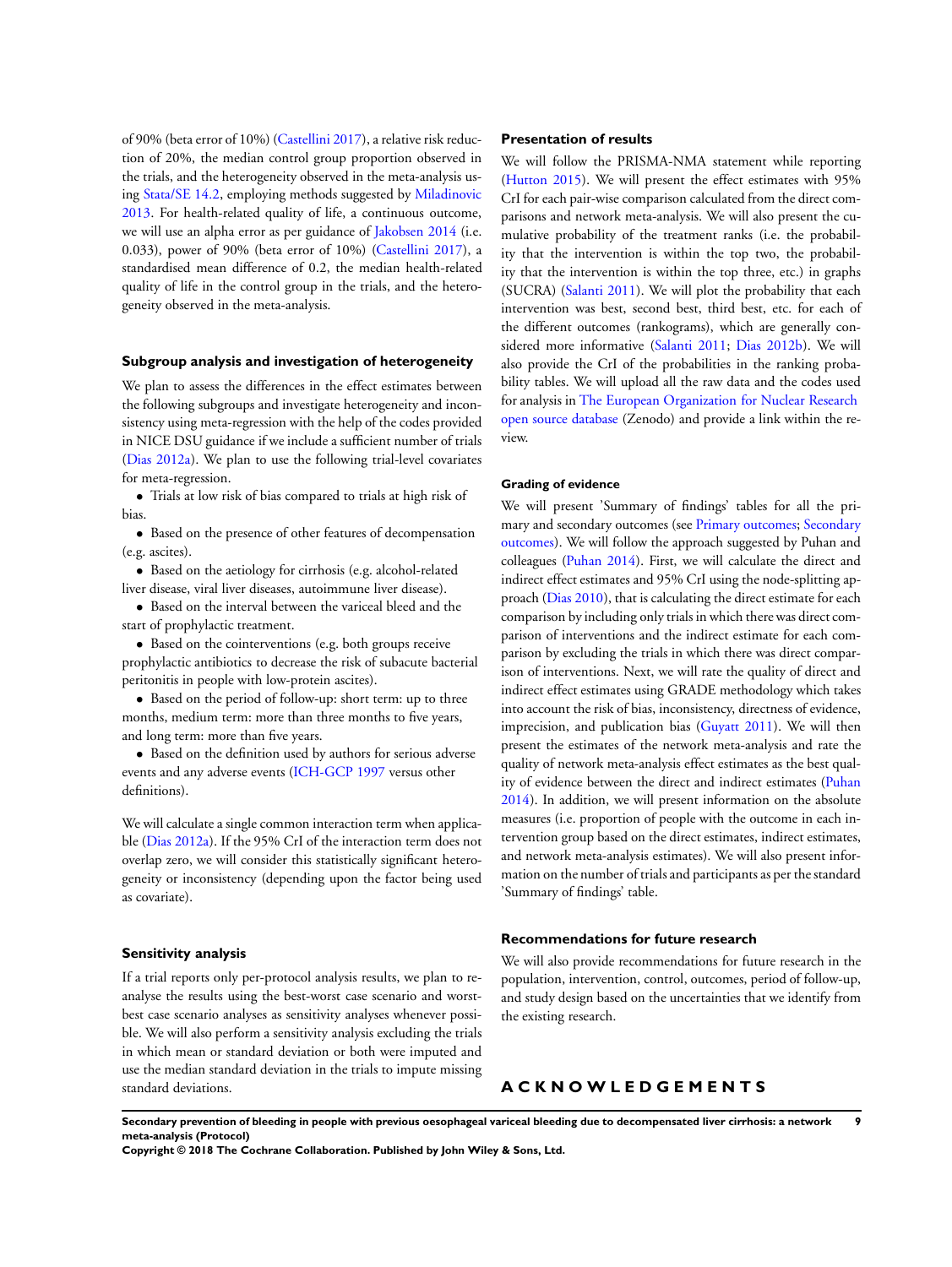<span id="page-11-0"></span>We acknowledge the help and support of the Cochrane Hepato-Biliary Group. The authors would also like to thank the people listed below who provided comments to improve the protocol.

Peer reviewers: Erwin Biecker, Germany; David Hoaglin, USA.

Contact Editor: Christian Gluud, Denmark.

Sign-off Editor: Christian Gluud, Denmark.

This project was funded by the National Institute for Health Research (NIHR) Systematic Reviews Programme (project number 16/114/17).

Cochrane Review Group funding acknowledgement: The Danish State is the largest single funder of The Cochrane Hepato-Biliary Group through its investment in The Copenhagen Trial Unit, Centre for Clinical Intervention Research, Rigshospitalet, Copenhagen University Hospital, Denmark.

# **Department of Health disclaimer**

The views and opinions expressed therein are those of the protocol authors and do not necessarily reflect those of the 16/114/17 Programme, NIHR, National Health Service, or the Department of Health.

# **Danish State and The Copenhagen Trial Unit disclaimer**

The views and opinions expressed in this protocol are those of the protocol authors and do not necessarily reflect those of the Danish State or The Copenhagen Trial Unit.

# **R E F E R E N C E S**

# **Additional references**

#### **Abby Philips 2016**

Abby Philips C, Sahney A. Oesophageal and gastric varices: historical aspects, classification and grading: everything in one place. *Gastroenterology Report* 2016;**4**(3):186–95.

#### **Adam 2012**

Adam R, Karam V, Delvart V, O'Grady J, Mirza D, Klempnauer J, et al. Evolution of indications and results of liver transplantation in Europe. A report from the European Liver Transplant Registry (ELTR). *Journal of Hepatology* 2012;**57**(3):675–88.

#### **Beppu 1981**

Beppu K, Inokuchi K, Koyanagi N, Nakayama S, Sakata H, Kitano S, et al. Prediction of variceal hemorrhage by esophageal endoscopy. *Gastrointestinal Endoscopy* 1981;**27**  $(4):213-8.$ 

#### **Best 2018**

Best LM, Freeman S, Sutton AJ, Hawkins N, Tsochatzis E, Gurusamy KS. Treatment for hepatorenal syndrome in people with decompensated liver cirrhosis: a network metaanalysis. *Cochrane Database of Systematic Reviews* 2018, Issue 9. DOI: 10.1002/14651858.CD013103

#### **Cales 1990**

Cales P, Desmorat H, Vinel JP, Caucanas JP, Ravaud A, Gerin P, et al. Incidence of large oesophageal varices in patients with cirrhosis: application to prophylaxis of first bleeding. *Gut* 1990;**31**(11):1298–302.

# **Castellini 2017**

Castellini G, Nielsen EE, Gluud C. Comment on: "Cell therapy for heart disease: trial sequential analyses of two Cochrane reviews". Clinical Pharmacology and Therapeutics 2017; Vol. 102, issue 1:21–4.

#### **Chaimani 2012**

Chaimani A, Salanti G. Using network meta-analysis to evaluate the existence of small-study effects in a network of interventions. *Research Synthesis Methods* 2012;**3**(2): 161–76.

#### **Chaimani 2013**

Chaimani A, Higgins JP, Mavridis D, Spyridonos P, Salanti G. Graphical tools for network meta-analysis in STATA. *PloS One* 2013;**8**(10):e76654.

# **Chawla 2012**

Chawla S, Katz A, Attar BM, Gupta A, Sandhu DS, Agarwal R. Platelet count/spleen diameter ratio to predict the presence of esophageal varices in patients with cirrhosis: a systematic review. *European Journal of Gastroenterology and Hepatology* 2012;**24**(4):431–6.

#### **D'Amico 2010**

D'Amico G, Pagliaro L, Pietrosi G, Tarantino I. Emergency sclerotherapy versus vasoactive drugs for bleeding oesophageal varices in cirrhotic patients. *Cochrane Database of Systematic Reviews* 2010, Issue 3. DOI: 10.1002/ 14651858.CD002233.pub2

### **D'Amico 2014**

D'Amico G, Pasta L, Morabito A, D'Amico M, Caltagirone M, Malizia G, et al. Competing risks and prognostic stages of cirrhosis: a 25-year inception cohort study of 494 patients. *Alimentary Pharmacology & Therapeutics* 2014;**39** (10):1180–93.

#### **de Franchis 1992**

de Franchis R, Pascal JP, Ancona E, Burroughs AK, Henderson M, Fleig W, et al. Definitions, methodology and therapeutic strategies in portal hypertension. A consensus development workshop, Baveno, Lake Maggiore, Italy, April 5 and 6, 1990. *Journal of Hepatology* 1992;**15**(1-2):256–61.

**Secondary prevention of bleeding in people with previous oesophageal variceal bleeding due to decompensated liver cirrhosis: a network 10 meta-analysis (Protocol)**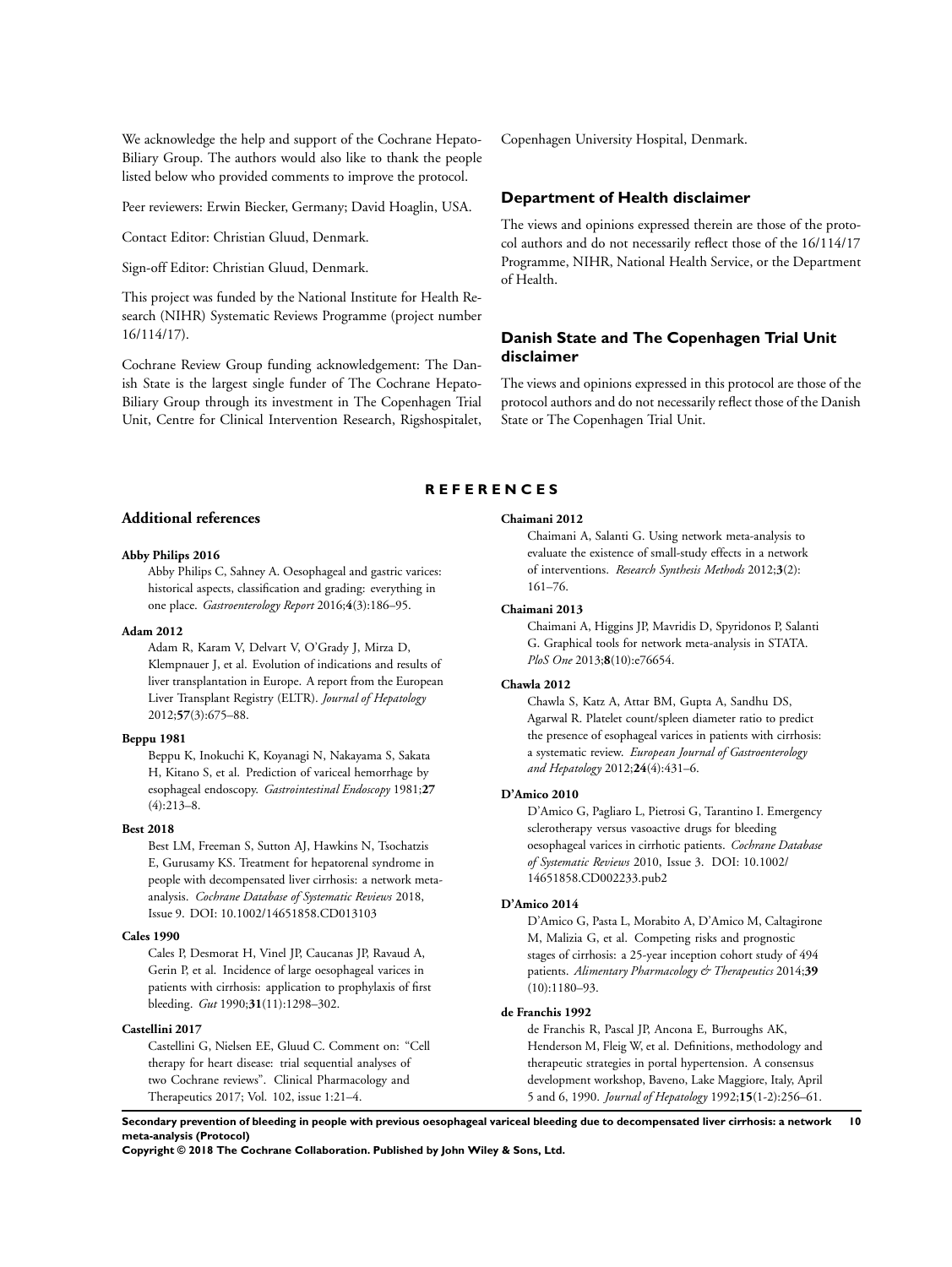#### **de Franchis 2015**

de Franchis R, Baveno VIF. Expanding consensus in portal hypertension: report of the Baveno VI consensus workshop: stratifying risk and individualizing care for portal hypertension. *Journal of Hepatology* 2015;**63**(3):743–52.

#### **Del Re 2013**

Del Re AC, Spielmans GI, Flückiger C, Wampold BE. Efficacy of new generation antidepressants: differences seem illusory. *PloS One* 2013;**8**(6):e63509.

#### **Dias 2010**

Dias S, Welton NJ, Caldwell DM, Ades AE. Checking consistency in mixed treatment comparison meta-analysis. *Statistics in Medicine* 2010;**29**(7-8):932–44.

#### **Dias 2012a**

Dias S, Sutton AJ, Welton NJ, Ades AE. NICE DSU technical support document 3: heterogeneity: subgroups, meta-regression, bias and bias-adjustment, September 2011 (last updated April 2012). nicedsu.org.uk/wpcontent/uploads/2016/03/TSD3-Heterogeneity.finalreport.08.05.12.pdf (accessed 17 July 2018).

# **Dias 2012b**

Dias S, Welton NJ, Sutton AJ, Ades AE. NICE DSU technical support document 1: introduction to evidence synthesis for decision making, April 2011 (last updated April 2012). scharr.dept.shef.ac.uk/nicedsu/wp-content/uploads/ sites/7/2016/03/TSD1-Introduction.final\_08.05.12.pdf (accessed 17 July 2018).

#### **Dias 2014**

Dias S, Welton NJ, Sutton AJ, Caldwell DM, Lu G, Ades AE. NICE DSU technical support document 4: inconsistency in networks of evidence based on randomised controlled trials, May 2011 (last updated April 2014). nicedsu.org.uk/wp-content/uploads/2016/03/TSD4- Inconsistency.final .15April2014.pdf (accessed 17 July 2018).

#### **Dias 2016**

Dias S, Welton NJ, Sutton AJ, Ades AE. NICE DSU technical support document 2: a generalised linear modelling framework for pairwise and network meta-analysis of randomised controlled trials, August 2011 (last updated September 2016). www.ncbi.nlm.nih.gov/pubmedhealth/ PMH0088912/pdf/PubMedHealth PMH0088912.pdf (accessed 17 July 2018).

#### **EASL 2018**

European Association for the Study of the Liver. EASL clinical practice guidelines for the management of patients with decompensated cirrhosis. Journal of Hepatology 2018; Vol. 69, issue 2:406–60. DOI: 10.1016/j.jhep.2018.03.024

# **EuroQol 2018**

EuroQol. EQ-5D Instruments | About EQ-5D, 2018. euroqol.org/eq-5d-instruments/ (accessed 17 July 2018).

#### **Fleming 2008**

Fleming KM, Aithal GP, Solaymani-Dodaran M, Card TR, West J. Incidence and prevalence of cirrhosis in the United Kingdom, 1992-2001: a general population-based study. *Journal of Hepatology* 2008;**49**(5):732–8.

#### **Garcia-Pagan 2010**

Garcia-Pagan JC, Caca K, Bureau C, Laleman W, Appenrodt B, Luca A, et al. Early use of TIPS in patients with cirrhosis and variceal bleeding. *New England Journal of Medicine* 2010;**362**(25):2370–9.

#### **Garcia-Tsao 2017**

Garcia-Tsao G, Abraldes JG, Berzigotti A, Bosch J. Portal hypertensive bleeding in cirrhosis: risk stratification, diagnosis, and management: 2016 practice guidance by the American Association for the Study of Liver Diseases. *Hepatology (Baltimore, Md.)* 2017;**65**(1):310–35.

#### **Gines 2009**

Gines P, Schrier RW. Renal failure in cirrhosis. *New England Journal of Medicine* 2009;**361**(13):1279–90.

# **Gluud 2012**

Gluud LL, Krag A. Banding ligation versus beta-blockers for primary prevention in oesophageal varices in adults. *Cochrane Database of Systematic Reviews* 2012, Issue 8. DOI: 10.1002/14651858.CD004544.pub2

#### **Gluud 2018**

Gluud C, Nikolova D, Klingenberg SL. Cochrane Hepato-Biliary Group. About The Cochrane Collaboration (Cochrane Review Groups (CRGs)) 2018, Issue 3. Art. No.: LIVER.

# **Gurusamy 2018**

Gurusamy K, Walmsley M, Davidson BR, Frier C, Fuller B, Madden A, et al. Top research priorities in liver and gallbladder disorders in the United Kingdom. Article under review.

### **Guyatt 2011**

Guyatt G, Oxman AD, Akl EA, Kunz R, Vist G, Brozek J, et al. GRADE guidelines: 1. Introduction - GRADE evidence profiles and summary of findings tables. *Journal of Clinical Epidemiology* 2011;**64**(4):383–94.

#### **Gøtzsche 2008**

Gøtzsche PC, Hróbjartsson A. Somatostatin analogues for acute bleeding oesophageal varices. *Cochrane Database of Systematic Reviews* 2008, Issue 3. DOI: 10.1002/ 14651858.CD000193.pub3

#### **Herman 2015**

Herman J, Baram M. Blood and volume resuscitation for variceal hemorrhage. *Annals of the American Thoracic Society* 2015;**12**(7):1100–2.

#### **Higgins 2011**

Higgins JP, Green S, editor(s). Cochrane Handbook for Systematic Reviews of Interventions Version 5.1.0 (updated March 2011). The Cochrane Collaboration, 2011. Available from handbook.cochrane.org.

# **Higgins 2012**

Higgins JP, Jackson D, Barrett JK, Lu G, Ades AE, White IR. Consistency and inconsistency in network metaanalysis: concepts and models for multi-arm studies. *Research Synthesis Methods* 2012;**3**(2):98–110.

### **Hutton 2015**

Hutton B, Salanti G, Caldwell DM, Chaimani A, Schmid CH, Cameron C, et al. The PRISMA extension statement

**Secondary prevention of bleeding in people with previous oesophageal variceal bleeding due to decompensated liver cirrhosis: a network 11 meta-analysis (Protocol)**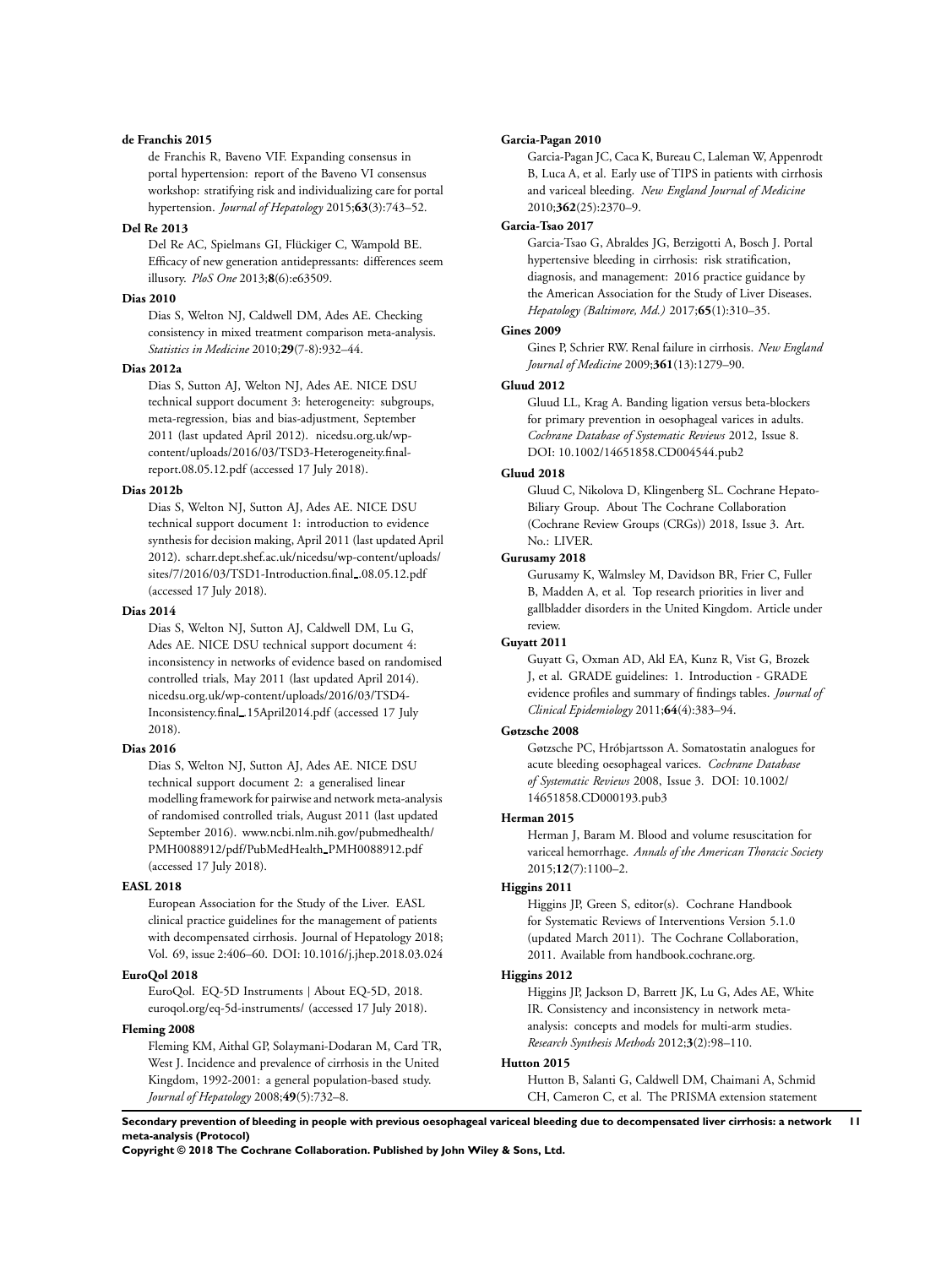for reporting of systematic reviews incorporating network meta-analyses of health care interventions: checklist and explanations. *Annals of Internal Medicine* 2015;**162**(11): 777–84.

#### **ICH-GCP 1997**

International Conference on Harmonisation Expert Working Group. *International Conference on Harmonisation of Technical Requirements for Registration of Pharmaceuticals for Human Use. ICH Harmonised Tripartite Guideline. Guideline for Good Clinical Practice CFR & ICH Guidelines*. Vol. **1**, Philadelphia (PA): Barnett International/PAREXEL, 1997.

#### **Ioannou 2003**

Ioannou GN, Doust J, Rockey DC. Terlipressin for acute esophageal variceal hemorrhage. *Cochrane Database of Systematic Reviews* 2003, Issue 1. DOI: 10.1002/ 14651858.CD002147

# **Jakobsen 2014**

Jakobsen JC, Wetterslev J, Winkel P, Lange T, Gluud C. Thresholds for statistical and clinical significance in systematic reviews with meta-analytic methods. *BMC Medical Research Methodology* 2014;**14**(1):120.

#### **Khan 2006**

Khan SA, Tudur SC, Williamson PR, Sutton R. Portosystemic shunts versus endoscopic therapy for variceal rebleeding in patients with cirrhosis. *Cochrane Database of Systematic Reviews* 2006, Issue 4. DOI: 10.1002/ 14651858.CD000553.pub2

#### **Kjaergard 2001**

Kjaergard LL, Villumsen J, Gluud C. Reported methodologic quality and discrepancies between large and small randomized trials in meta-analyses. *Annals of Internal Medicine* 2001;**135**(11):982–9.

# **Lu 2006**

Lu G, Ades AE. Assessing evidence inconsistency in mixed treatment comparisons. *Journal of the American Statistical Association* 2006;**101**(474):447–59.

# **Lundh 2017**

Lundh A, Sismondo S, Lexchin J, Busuioc OA, Bero L. Industry sponsorship and research outcome. *Cochrane Database of Systematic Reviews* 2017, Issue 2. DOI: 10.1002/14651858.MR000033.pub3

#### **McCarty 2017**

McCarty TR, Afinogenova Y, Njei B. Use of wireless capsule endoscopy for the diagnosis and grading of esophageal varices in patients with portal hypertension: a systematic review and meta-analysis. *Journal of Clinical Gastroenterology* 2017;**51**(2):174–82.

# **McPherson 2016**

McPherson S, Lucey MR, Moriarty KJ. Decompensated alcohol related liver disease: acute management. *BMJ (Clinical Research Ed.)* 2016;**352**:i124.

### **Merion 2010**

Merion RM. Current status and future of liver transplantation. *Seminars in Liver Disease* 2010;**30**(4):  $411 - 21$ 

#### **Merli 2003**

Merli M, Nicolini G, Angeloni S, Rinaldi V, De Santis A, Merkel C, et al. Incidence and natural history of small esophageal varices in cirrhotic patients. *Journal of Hepatology* 2003;**38**(3):266–72.

# **Miladinovic 2013**

Miladinovic J, Hozo I, Djulbegovic B. Trial sequential boundaries for cumulative meta-analyses. *Stata Journal* 2013;**13**(1):77–91.

# **Mills 2012**

Mills EJ, Ioannidis JP, Thorlund K, Schünemann HJ, Puhan MA, Guyatt GH. How to use an article reporting a multiple treatment comparison meta-analysis. *JAMA* 2012; **308**(12):1246–53.

# **Moher 1998**

Moher D, Pham B, Jones A, Cook DJ, Jadad AR, Moher M, et al. Does quality of reports of randomised trials affect estimates of intervention efficacy reported in meta-analyses? . *Lancet* 1998;**352**(9128):609–13.

#### **Mokdad 2014**

Mokdad AA, Lopez AD, Shahraz S, Lozano R, Mokdad AH, Stanaway J, et al. Liver cirrhosis mortality in 187 countries between 1980 and 2010: a systematic analysis. *BMC Medicine* 2014;**12**:145.

#### **Moore 2013**

Moore CM, Van Thiel DH. Cirrhotic ascites review: pathophysiology, diagnosis and management. *World Journal of Hepatology* 2013;**5**(5):251–63.

# **NCBI 2018a**

National Center for Biotechnology Information. Liver cirrhosis. www.ncbi.nlm.nih.gov/mesh/68008103 (accessed on 17 July 2018).

#### **NCBI 2018b**

National Center for Biotechnology Information. Esophageal and gastric varices. www.ncbi.nlm.nih.gov/mesh/68004932 (accessed on 17 July 2018).

#### **Newell 1992**

Newell DJ. Intention-to-treat analysis: implications for quantitative and qualitative research. *International Journal of Epidemiology* 1992;**21**(5):837–41.

#### **NIEC 1988**

The North Italian Endoscopic Club for the Study and Treatment of Esophageal Varices. Prediction of the first variceal hemorrhage in patients with cirrhosis of the liver and esophageal varices. *New England Journal of Medicine* 1988;**319**(15):983–9.

# **Optum 2018**

Optum. Patient-reported outcomes | What we do | SF Health Surveys | SF-36v2 Health Survey, 2018. campaign.optum.com/optum-outcomes/what-we-do/ health-surveys/sf-36v2-health-survey.html (accessed on 14 April 2018).

# **Puhan 2014**

Puhan MA, Schünemann HJ, Murad MH, Li T, Brignardello-Petersen R, Singh JA, et al. A GRADE

**Secondary prevention of bleeding in people with previous oesophageal variceal bleeding due to decompensated liver cirrhosis: a network 12 meta-analysis (Protocol)**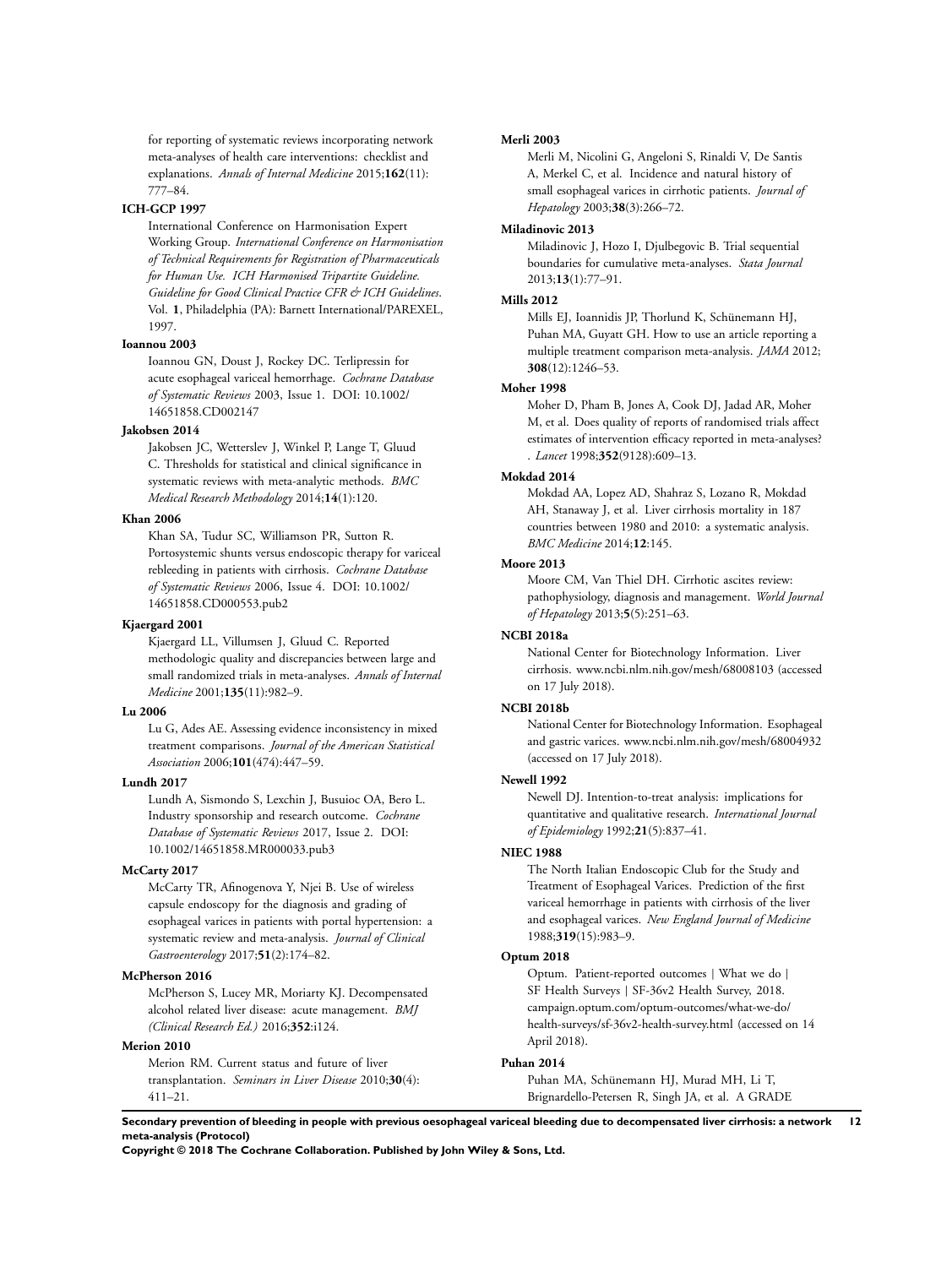Working Group approach for rating the quality of treatment effect estimates from network meta-analysis. *BMJ (Clinical Research Ed.)* 2014;**349**:g5630.

#### **Qi 2015**

Qi XS, Bao YX, Bai M, Xu WD, Dai JN, Guo XZ. Nonselective beta-blockers in cirrhotic patients with no or small varices: a meta-analysis. *World Journal of Gastroenterology* 2015;**21**(10):3100–8.

# **Qi 2016**

Qi X, Tian Y, Zhang W, Zhao H, Han G, Guo X. Covered tips for secondary prophylaxis of variceal bleeding in liver cirrhosis: a systematic review and meta-analysis of randomized controlled trials. *Medicine* 2016;**95**(50):e5680.

### **Ratib 2015**

Ratib S, Fleming KM, Crooks CJ, Walker AJ, West J. Causes of death in people with liver cirrhosis in England compared with the general population: a population-based cohort study. *American Journal of Gastroenterology* 2015; **110**(8):1149–58.

#### **Read 1972**

Read AE. Clinical physiology of the liver. *British Journal of Anaesthesia* 1972;**44**(9):910–7.

#### **Rios 2015**

Ríos CE, Seron P, Gisbert JP, Bonfill CX. Endoscopic injection of cyanoacrylate glue versus other endoscopic procedures for acute bleeding gastric varices in people with portal hypertension. *Cochrane Database of Systematic Reviews* 2015, Issue 5. DOI: 10.1002/14651858.CD010180.pub2

#### **Royle 2003**

Royle P, Milne R. Literature searching for randomized controlled trials used in Cochrane reviews: rapid versus exhaustive searches. *International Journal of Technology Assessment in Health Care* 2003;**19**(4):591–603.

#### **Salanti 2011**

Salanti G, Ades AE, Ioannidis JP. Graphical methods and numerical summaries for presenting results from multipletreatment meta-analysis: an overview and tutorial. *Journal of Clinical Epidemiology* 2011;**64**(2):163–71.

#### **Salanti 2012**

Salanti G. Indirect and mixed-treatment comparison, network, or multiple-treatments meta-analysis: many names, many benefits, many concerns for the next generation evidence synthesis tool. *Research Synthesis Methods* 2012;**3**(2):80–97.

# **Sass 2009**

Sass DA, Chopra KB. Portal hypertension and variceal hemorrhage. *Medical Clinics of North America* 2009;**93**(4): 837-53, vii-viii.

# **Savovi 2012a**

Savovic J, Jones HE, Altman DG, Harris RJ, Jüni P, Pildal J, et al. Influence of reported study design characteristics on intervention effect estimates from randomized controlled trials: combined analysis of meta-epidemiological studies. *Health Technology Assessment* 2012;**16**(35):1–82.

#### **Savovi 2012b**

Savovic J, Jones HE, Altman DG, Harris RJ, Jüni P, Pildal J, et al. Influence of reported study design characteristics on intervention effect estimates from randomized controlled trials. *Annals of Internal Medicine* 2012;**157**(6):429–38.

#### Savović 2018

Savović J, Turner RM, Mawdsley D, Jones HE, Beynon R, Higgins JP, et al. Association between risk-of-bias assessments and results of randomized trials in Cochrane reviews: the ROBES Meta-Epidemiologic Study. *American Journal of Epidemiology* 2018;**187**(5):1113–22.

# **Scaglione 2015**

Scaglione S, Kliethermes S, Cao G, Shoham D, Durazo R, Luke A, et al. The epidemiology of cirrhosis in the united states: a population-based study. *Journal of Clinical Gastroenterology* 2015;**49**(8):690–6.

#### **Schulz 1995**

Schulz KF, Chalmers I, Hayes RJ, Altman DG. Empirical evidence of bias. Dimensions of methodological quality associated with estimates of treatment effects in controlled trials. *JAMA* 1995;**273**(5):408–12.

#### **Setiawan 2016**

Setiawan VW, Stram DO, Porcel J, Lu SC, Le Marchand L, Noureddin M. Prevalence of chronic liver disease and cirrhosis by underlying cause in understudied ethnic groups: the multiethnic cohort. *Hepatology (Baltimore, Md.)* 2016; **64**(6):1969–77.

# **Severini 1993**

Severini TA. Bayesian interval estimates which are also confidence intervals. *Journal of the Royal Statistical Society. Series B (Methodological)* 1993;**55**(2):533–40.

# **Stata/SE 14.2 [Computer program]**

StataCorp LLC. Stata/SE. https://www.stata.com/. Version 14.2. Texas, USA: StataCorp LLC, 2015.

#### **Thabut 2007**

Thabut D, Hammer M, Cai Y, Carbonell N. Cost of treatment of oesophageal variceal bleeding in patients with cirrhosis in France: results of a French survey. *European Journal of Gastroenterology and Hepatology* 2007;**19**(8): 679–86.

#### **Thorlund 2011**

Thorlund K, Engstrøm J, Wetterslev J, Brok J, Imberger G, Gluud C. User manual for Trial Sequential Analysis (TSA). ctu.dk/tsa/files/tsa manual.pdf 2011 (accessed 17 July 2018).

#### **Thorlund 2012**

Thorlund K, Mills EJ. Sample size and power considerations in network meta-analysis. *Systematic Reviews* 2012;**1**:41.

#### **Tripathi 2015**

Tripathi D, Stanley AJ, Hayes PC, Patch D, Millson C, Mehrzad H, et al. U.K. Guidelines on the management of variceal haemorrhage in cirrhotic patients. *Gut* 2015;**64** (11):1680–704.

**Secondary prevention of bleeding in people with previous oesophageal variceal bleeding due to decompensated liver cirrhosis: a network 13 meta-analysis (Protocol)**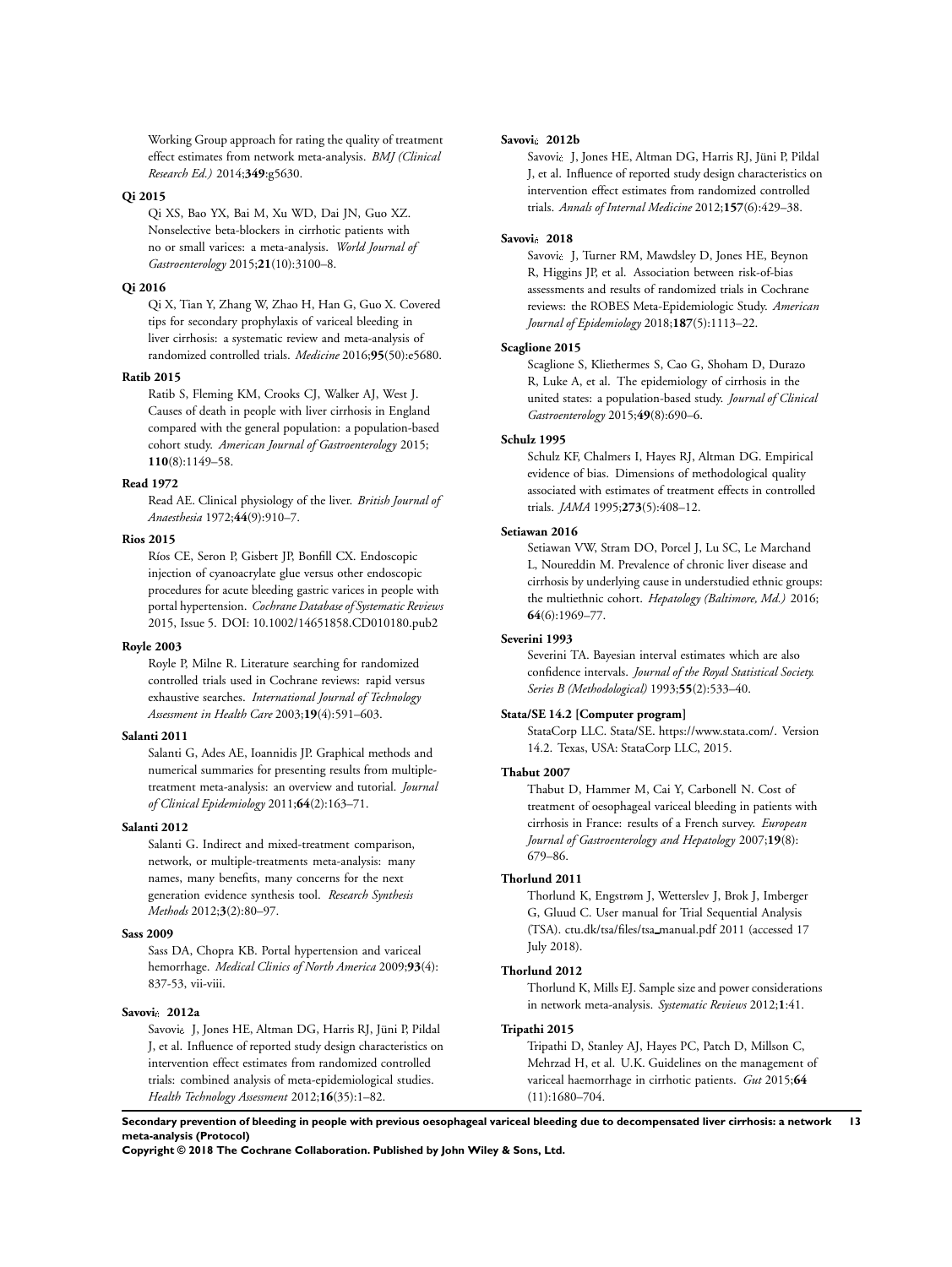# <span id="page-15-0"></span>**TSA 2011 [Computer program]**

Copenhagen Trial Unit. TSA - Trial Sequential Analysis. Version 0.9.5.10 Beta. Copenhagen: Copenhagen Trial Unit, 2011.

#### **Tsochatzis 2014**

Tsochatzis EA, Bosch J, Burroughs AK. Liver cirrhosis. *Lancet* 2014;**383**(9930):1749–61.

# **Turner 2012**

Turner RM, Davey J, Clarke MJ, Thompson SG, Higgins JP. Predicting the extent of heterogeneity in meta-analysis, using empirical data from the Cochrane Database of Systematic Reviews. *International Journal of Epidemiology* 2012;**41**(3):818–27.

#### **van Valkenhoef 2012**

van Valkenhoef G, Lu G, de Brock B, Hillege H, Ades AE, Welton NJ. Automating network meta-analysis. *Research Synthesis Methods* 2012;**3**(4):285–99.

### **Wetterslev 2008**

Wetterslev J, Thorlund K, Brok J, Gluud C. Trial sequential analysis may establish when firm evidence is reached in cumulative meta-analysis. *Journal of Clinical Epidemiology* 2008;**61**(1):64–75.

#### **Wetterslev 2017**

Wetterslev J, Jakobsen JC, Gluud C. Trial Sequential Analysis in systematic reviews with meta-analysis. *BMC Medical Research Methodology* 2017;**17**(1):39.

# **Williams 2014**

Williams R, Aspinall R, Bellis M, Camps-Walsh G, Cramp M, Dhawan A, et al. Addressing liver disease in the UK: a blueprint for attaining excellence in health care and reducing premature mortality from lifestyle issues of excess consumption of alcohol, obesity, and viral hepatitis. *Lancet* 2014;**384**(9958):1953–97.

#### **Wood 2008**

Wood L, Egger M, Gluud LL, Schulz KF, Juni P, Altman DG, et al. Empirical evidence of bias in treatment effect estimates in controlled trials with different interventions and outcomes: meta-epidemiological study. *BMJ (Clinical Research Ed.)* 2008;**336**(7644):601–5.

#### **Zaman 2000**

Zaman A, Goldberg RJ, Pettit KG, Kaniecki DJ, Benner K, Zacker C, et al. Cost of treating an episode of variceal bleeding in a VA setting. *American Journal of Gastroenterology* 2000;**95**(5):1323–30.

∗ *Indicates the major publication for the study*

# **A P P E N D I C E S**

# **Appendix 1. Search strategies**

| Database                                                                                | Time span                      | Search strategy                                                                                                                                                                                                                                                    |
|-----------------------------------------------------------------------------------------|--------------------------------|--------------------------------------------------------------------------------------------------------------------------------------------------------------------------------------------------------------------------------------------------------------------|
| Central Register of Controlled Trials Latest issue<br>(CENTRAL) in the Cochrane Library |                                | #1 MeSH descriptor: [Esophageal and Gas-<br>tric Varices] explode all trees<br>#2 *esophageal varic*<br>#3 #1 or #2                                                                                                                                                |
| <b>MEDLINE</b> Ovid                                                                     | January 1947 to date of search | 1. exp "Esophageal and Gastric Varices"/<br>2. *esophageal varic*/.ti,ab.<br>3. 1 or 2<br>4. randomized controlled trial.pt.<br>5. controlled clinical trial.pt.<br>6. randomized.ab.<br>7. placebo.ab.<br>8. drug therapy.fs.<br>9. randomly.ab.<br>10. trial.ab. |

**Secondary prevention of bleeding in people with previous oesophageal variceal bleeding due to decompensated liver cirrhosis: a network 14 meta-analysis (Protocol)**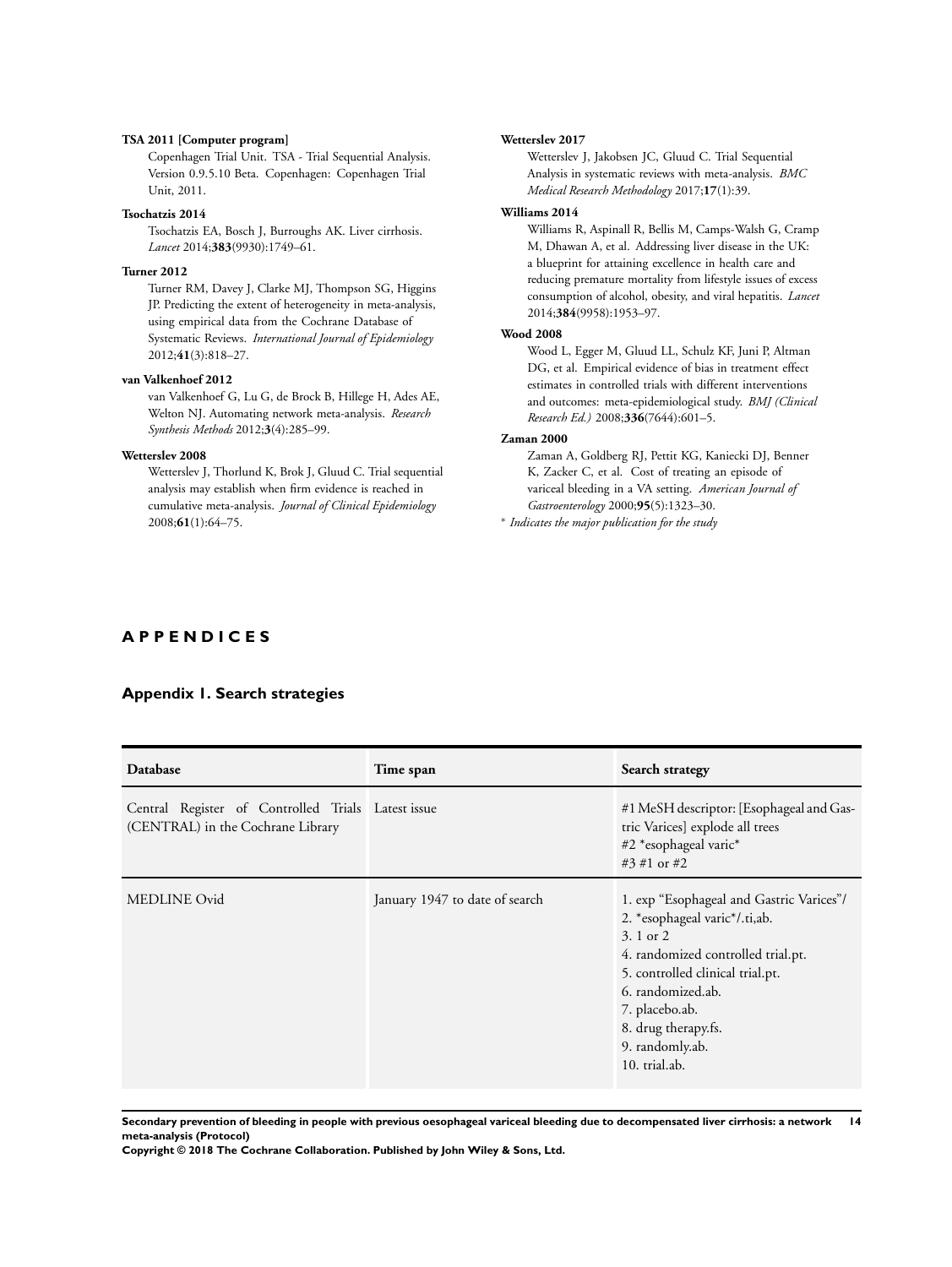# <span id="page-16-0"></span>(*Continued)*

|                                                                                                      |                                                                                                                            | 11. groups.ab.<br>12. 4 or 5 or 6 or 7 or 8 or 9 or 10 or 11<br>13. exp animals/ not humans.sh.<br>14.12 not 13<br>15.3 and 14                                                                                                                                                                                                                                                                                                                                        |
|------------------------------------------------------------------------------------------------------|----------------------------------------------------------------------------------------------------------------------------|-----------------------------------------------------------------------------------------------------------------------------------------------------------------------------------------------------------------------------------------------------------------------------------------------------------------------------------------------------------------------------------------------------------------------------------------------------------------------|
| Embase Ovid                                                                                          | January 1974 to date of search                                                                                             | 1. exp esophagus varices/<br>2. *esophageal varic*/.ti,ab.<br>3.1 or 2<br>4. exp crossover-procedure/ or exp double-<br>blind procedure/ or exp randomized con-<br>trolled trial/ or single-blind procedure/<br>5. (((((random <sup>*</sup> or factorial <sup>*</sup> or crossover <sup>*</sup><br>or cross over* or cross-over* or placebo* or<br>double*) adj blind*) or single*) adj blind*)<br>or assign* or allocat* or volunteer*).af<br>6.4 or 5<br>7. 3 and 6 |
| Science Citation Index Expanded (Web of January 1945 to date of search<br>Science)                   |                                                                                                                            | #1 TS= (*esophageal varic*)<br>#2 TS=(random* OR rct* OR crossover<br>OR masked OR blind* OR placebo* OR<br>meta-analysis OR systematic review* OR<br>meta-analys*)                                                                                                                                                                                                                                                                                                   |
| Trials Registry Platform<br>Clinical<br>$\left($<br>apps.who.int/trialsearch/Default.aspx)           | World Health Organization International Date of search to be provided at the review Condition: Esophageal Varices<br>stage |                                                                                                                                                                                                                                                                                                                                                                                                                                                                       |
| ClinicalTrials.gov                                                                                   | stage                                                                                                                      | Date of search to be provided at the review Interventional Studies   Esophageal Varices                                                                                                                                                                                                                                                                                                                                                                               |
| Medical<br>European<br>(www.ema.europa.eu/ema/) and US Food<br>and Drug Administration (www.fda.gov) | Agency Date of search to be provided at the review Esophageal Varices; random<br>stage                                     |                                                                                                                                                                                                                                                                                                                                                                                                                                                                       |

# **Appendix 2. Sample size calculation**

Of people who survive the acute variceal bleeding episode, approximately 30% die within two years [\(Qi 2016\)](#page-11-0). The required information size based on a control group proportion of 30%, a relative risk reduction of 20% in the experimental group, type I error of 5%, and type II error of 20% is 1716 participants. Network analyses are more prone to risk of random errors than direct comparisons ([Del Re](#page-11-0) [2013](#page-11-0)). Accordingly, a greater sample size is required in indirect comparisons than in direct comparisons ([Thorlund 2012](#page-11-0)). The power and precision in indirect comparisons depend upon various factors, such as the number of participants included for each comparison and the heterogeneity between the trials ([Thorlund 2012](#page-11-0)). If there is no heterogeneity across the trials, the sample size in indirect comparisons would be equivalent to the sample size in direct comparisons. The effective indirect sample size can be calculated using the number of participants included in each direct comparison ([Thorlund 2012](#page-11-0)). For example, a sample size of 2500 participants in the direct comparison A versus C ( $n_{AC}$ ) and a sample size of 7500 participants in the direct comparison B versus C ( $n_{BC}$ ) results in an effective indirect sample size of 1876 participants. However, in the presence of heterogeneity within the comparisons, the required sample size is higher. In the above scenario, for an I<sup>2</sup> statistic for each of the comparisons A versus C (I<sub>AC</sub><sup>2</sup>) and B versus C (I<sub>BC</sub><sup>2</sup>) of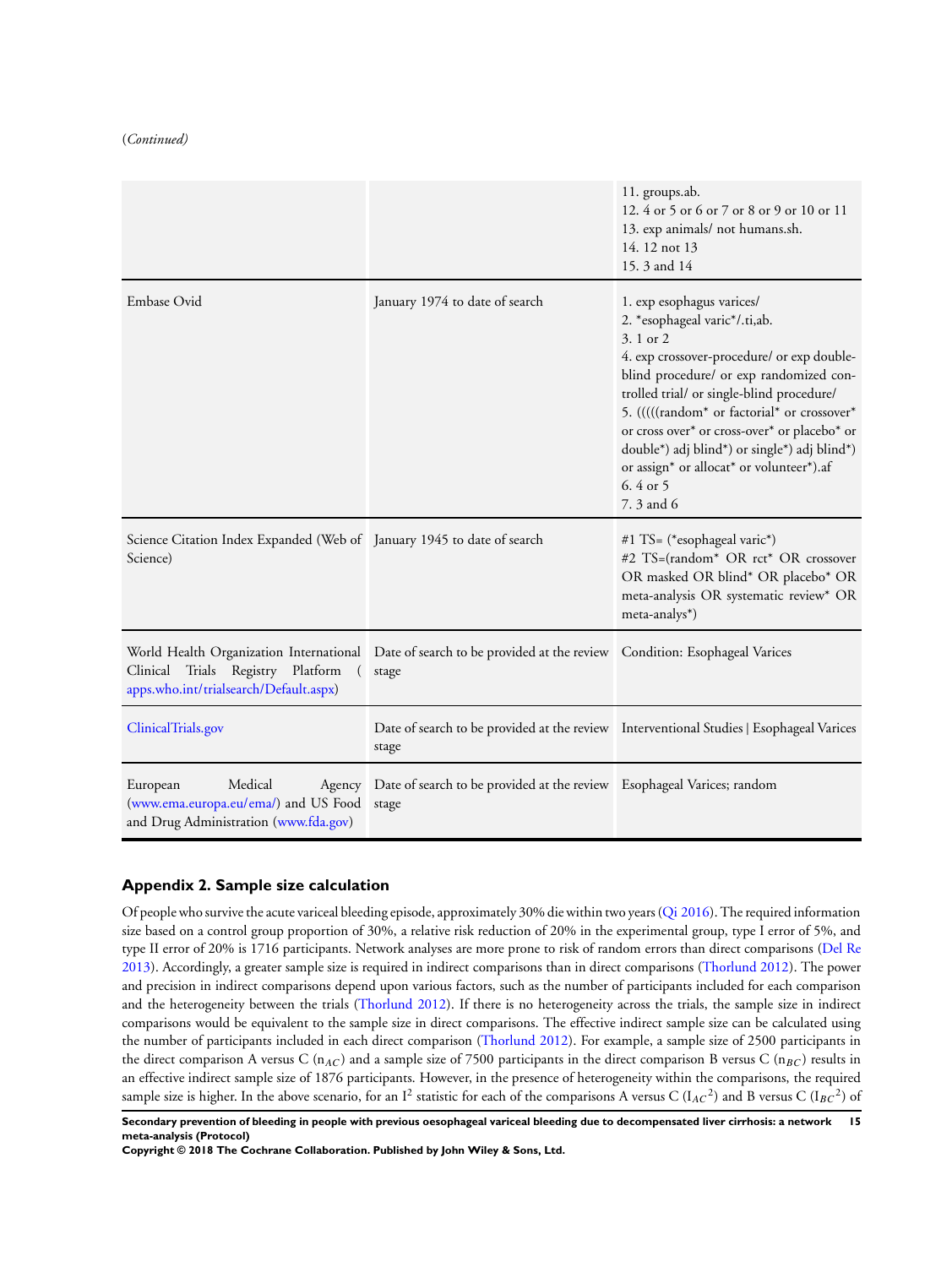25%, the effective indirect sample size is 1407 participants. For an  $I^2$  statistic for each of the comparisons A versus C and B versus C of 50%, the effective indirect sample size is 938 participants [\(Thorlund 2012](#page-11-0)). If there are only three groups and the sample size in the trials is more than the required information size, we will calculate the effective indirect sample size using the following generic formula [\(Thorlund 2012](#page-11-0)):

 $(n_{AC} \times (1 - I_{AC}^2)) \times (n_{BC} \times (1 - I_{BC}^2)) / (n_{AC} \times (1 - I_{AC}^2)) + (n_{BC} \times (1 - I_{BC}^2)).$ 

Currently, there is no method to calculate the effective indirect sample size for a network analysis involving more than three intervention groups.

# **C O N T R I B U T I O N S O F A U T H O R S**

Conceiving the protocol: KG. Designing the protocol: KG. Coordinating the protocol: KG. Designing search strategies: KG. Writing the protocol: KG. Providing general advice on the protocol: ET. Securing funding for the protocol: KG. Both authors approved of the current protocol version. Performing previous work that was the foundation of the current study: not applicable.

# **D E C L A R A T I O N S O F I N T E R E S T**

KG: none known.

ET: none known.

# **S O U R C E S O F S U P P O R T**

# **Internal sources**

• University College London, UK. Writing equipment, software, etc.

# **External sources**

• National Institute for Health Research, UK. Payment for writing reviews, writing equipment, and software.